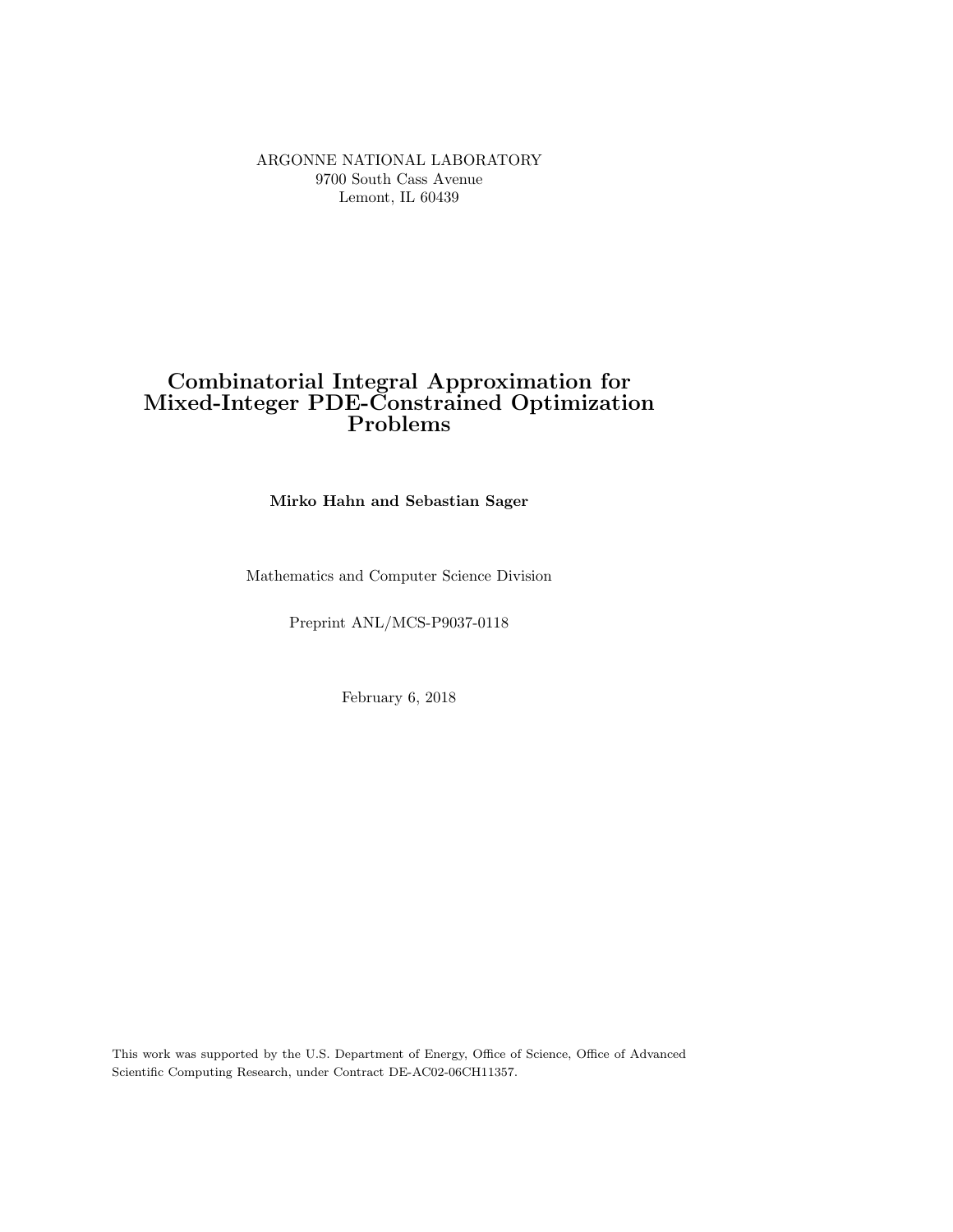## COMBINATORIAL INTEGRAL APPROXIMATION FOR MIXED-INTEGER PDE-CONSTRAINED OPTIMIZATION PROBLEMS<sup>∗</sup>

#### MIRKO HAHN† AND SEBASTIAN SAGER‡

Abstract. We apply the basic principles underlying combinatorial integral approximation methods for mixed-integer optimal control with ordinary differential equations in general, and the sum-up rounding algorithm specifically, to optimization problems with partial differential equation (PDE) constraints. By doing so, we identify two possible generalizations that are applicable to problems involving PDE constraints with mesh-dependent integer variables, by minimizing errors in the PDE solution either pointwise or according to Hilbert-like norms and seminorms. We develop the theoretical underpinnings of these methods and formulate several variants. We apply these variants to 110 randomized instances of two test problems: 100 instances of a linear-quadratic distributed control problem and 10 instances of a nonlinear topology optimization problem. We show that, especially in the case of Hilbert-like approximation methods, our approach can deliver high-quality integer solutions in substantially less time than an exact branch-and-bound solver would take.

Key words. Mixed-integer programming, PDE-constrained programming, Combinatorial integral approximation, Decomposition methods

#### AMS subject classifications. 35Q90, 35Q93, 90C11, 90C59

1. Motivation. Because of its wide range of scientific and engineering applications and its comparatively high demand on computational resources, optimization under partial differential equation (PDE) constraints has, in recent decades, emerged as one of the most active fields in mathematical optimization. PDEs are used in high-fidelity models of almost all types of dynamic systems and therefore arise, quite naturally, as constraints in their optimal control and design. Examples include applications as far-reaching as traffic control  $[8, 7]$  $[8, 7]$ , control of gas networks  $[16]$ , oil well placement [\[3\]](#page-26-2), and the design of microfluidic mixers [\[2\]](#page-26-3).

The main challenge with PDE-constrained optimization (PDECO), and one of the principal reasons for the computational difficulties associated with it, is that, while the theoretical treatment of problems with ordinary differential equations (ODEs) generally reduces to discussions of stability and smoothness in continuously differentiable functions, the theoretical treatment of PDEs often involves weak solutions that solve related but nonequivalent equation systems in infinite-dimensional spaces of nondifferentiable functions. The reconstruction of a strong solution from a weak solution to a given PDE system is highly problem-dependent and often one of the principal challenges in proving the existence of strong solutions or investigating their properties.

Once replaced with their weak counterparts, many PDE systems become accessible to discretization, that is, the approximation of infinite-dimensional vectors by suitable finite-dimensional surrogates. Discretized PDE solutions often require a far greater number of degrees of freedom than do ODE solutions, making discretized PDECO problems challenging simply by virtue of their size. This problem is particularly pronounced in the presence of integer variables.

<sup>∗</sup>Preprint ANL/MCS-P9037-0118

<sup>†</sup>Mathematics and Computer Science Division, Argonne National Laboratory, Lemont, IL [\(hahnm@anl.gov\)](mailto:hahnm@anl.gov).

<sup>‡</sup> Institute of Mathematical Optimization, Faculty of Mathematics, Otto-von-Guericke-University Magdeburg, Magdeburg, Germany [\(sager@ovgu.de\)](mailto:sager@ovgu.de).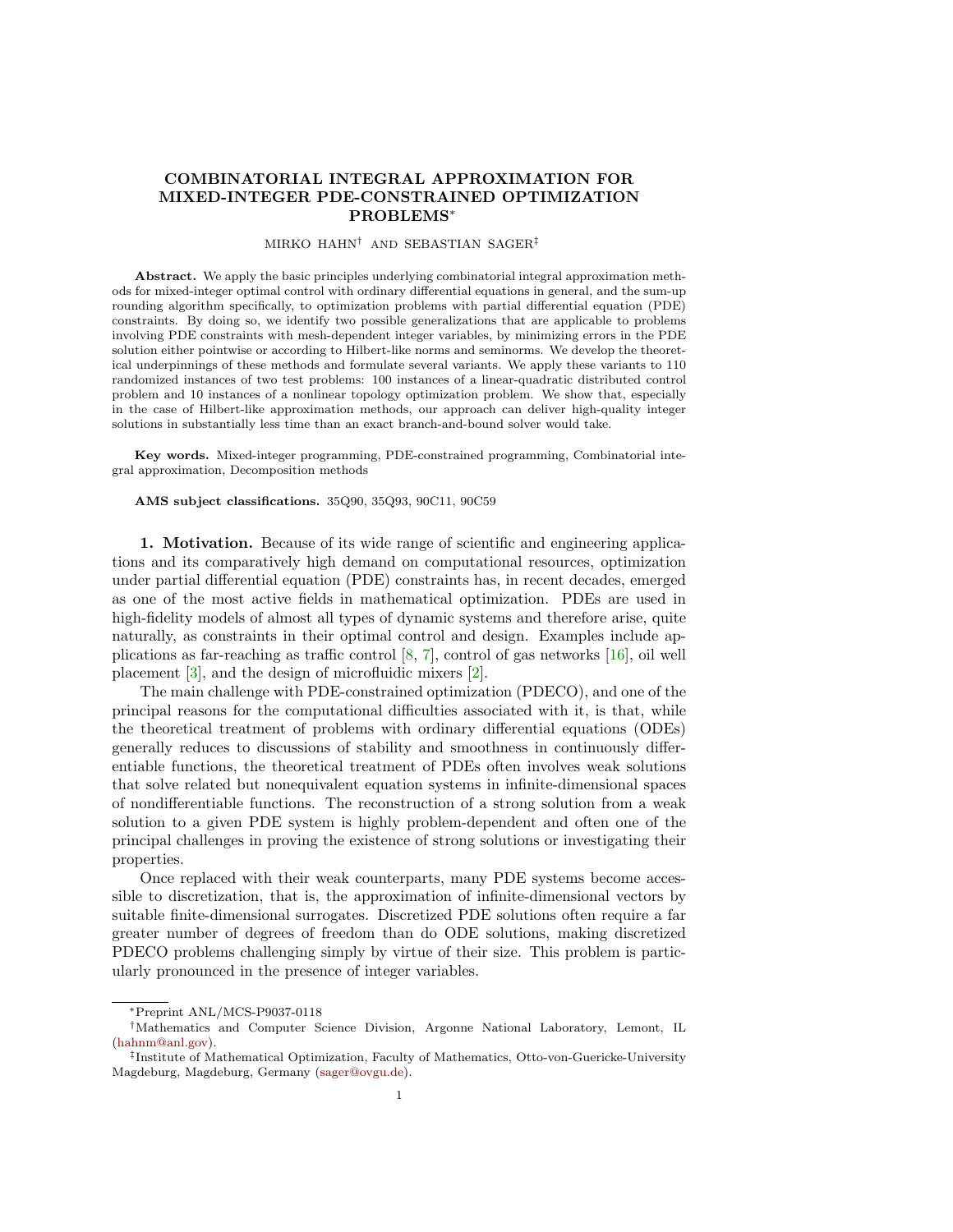As in ODE-constrained optimization, integers arise naturally from control and design decisions that cannot be expressed on a spectrum. While unproven, the inclusion of integrality constraints in a general optimization problem is widely believed to lead to a significant qualitative increase in its complexity, often making integer and mixed-integer optimization computationally intractible.

In this paper, we describe the transfer of a set of combinatorial integral approximation (CIA) decomposition methods, which were originally described in [\[19\]](#page-27-1), from ODE-constrained mixed-integer optimal control (MIOC) to a broad class of mixedinteger PDECO (MIPDECO) problems. CIA methods decouple the solution of an MIOC problem into two steps by first solving a relaxed continuous optimal control problem (OCP) and then obtaining a suitable integer control vector by solving a simpler mixed-integer linear program (MILP) referred to as the CIA problem. By circumventing the need for costly enumerative explorations of the integer search space, CIA methods achieve significant improvements in runtime at the cost of often-negligible decreases in solution quality. In MIOC, they have been used successfully to solve small online control problems in real time.

We note that some of the benefits of MIPDECO can be achieved without the use of mixed-integer techniques by the well established practice of calculating sparse solutions via suitable reularization terms, e.g.,  $[4, 5]$  $[4, 5]$ . However, these penalty approaches do not allow the imposition of additional combinatorial constraints, such as an exact number of active controls, or minimum up- or downtimes.

<span id="page-2-1"></span>2. Setting. In keeping with the general setting of optimal control, we restrict our discussion to control-constrained optimization problems (CCOPs) as described in [\[11,](#page-26-6) Section 1.7.2]:

- (2.1a) min  $J(y, u, v)$
- <span id="page-2-0"></span>(2.1b) s.t.  $e(y, u, v) = 0$
- (2.1c)  $y \in Y$
- (2.1d)  $u \in U_{ad} \subset U$
- (2.1e)  $v \in V_{ad} \subset V$ ,

where Y, U, and V are general Banach spaces over R. Alhough not a technical requirement, they should generally be assumed to be infinite-dimensional function spaces. Here  $u$  and  $v$  serve as control variables, and  $y$  represents the state of the modeled system. [Equation \(2.1b\)](#page-2-0) is referred to as the state equation and describes the relationship between state and control variables.

As is common in MIOC, we have introduced a distinction between two control components, where  $u$  represents the continuous controls and  $v$  the discrete controls. To formalize the discreteness of  $v$ , we assume that there are a finite-dimensional polyhedral parameter set  $P \subset \mathbb{R}^n$  and a linear mapping  $\sigma \colon \mathbb{R}^n \to V$  such that  $V_{ad} =$  $\sigma(P\cap \mathbb{Z}^n)$ .

To enable derivative-based optimization for relaxed problems, several assumptions have to be made concerning the state equation. Specifically, we assume that J and  $e$  are sufficiently often Fréchet-differentiable and that there exists a unique mapping  $U \times V \ni (u, v) \mapsto y(u, v) \in Y$  that is at least once Fréchet-differentiable. The existence of such a mapping is often established by using variants of the implicit function theorem.

Under these assumptions, a canonical relaxation of  $(2.1)$  can be formulated as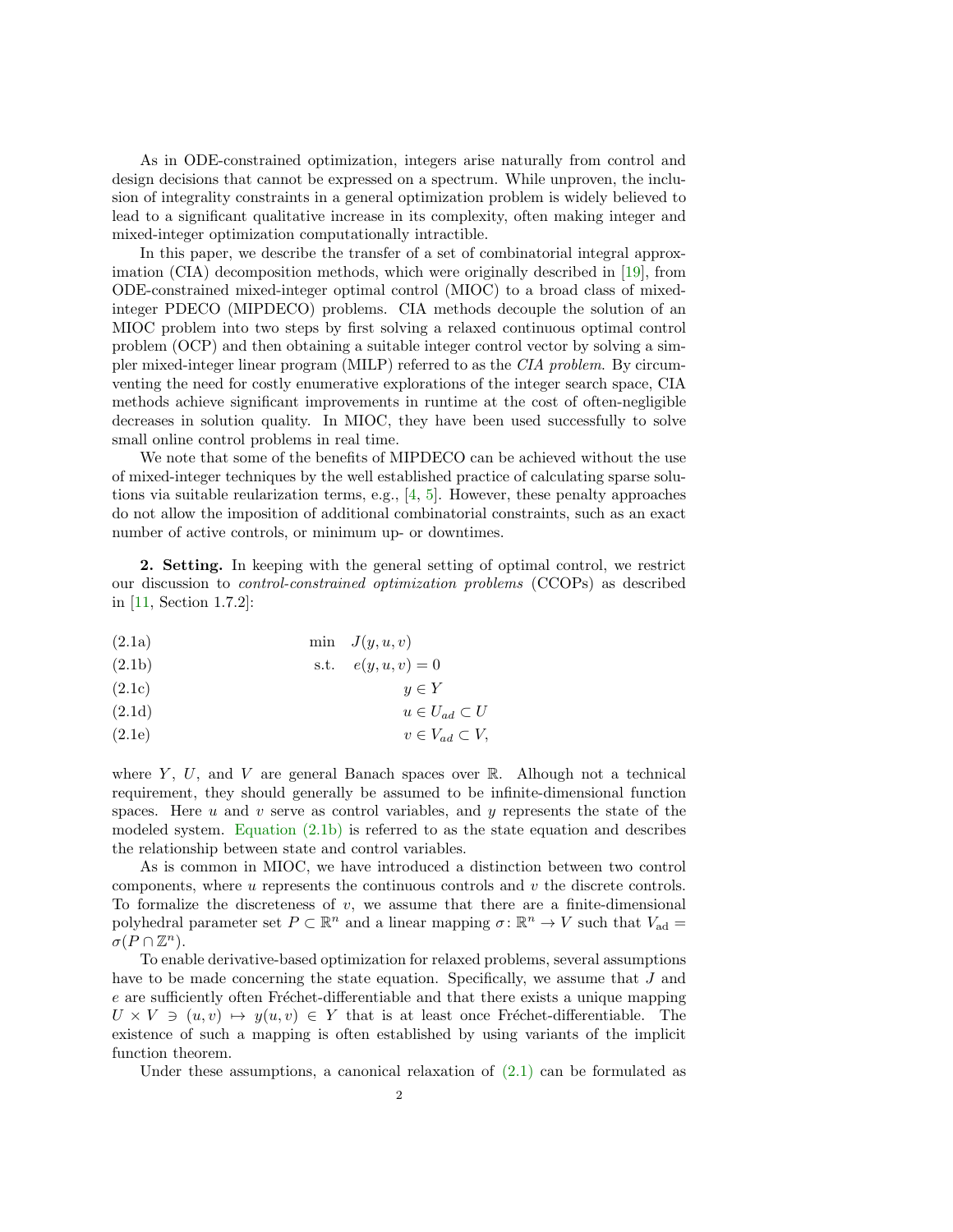<span id="page-3-0"></span>follows

- $(2.2a)$  min  $J(y, u, \sigma(p))$
- (2.2b) s.t.  $e(y, u, \sigma(p)) = 0$
- $(2.2c)$  y  $\in Y$
- (2.2d)  $u \in U_{ad}$
- $(2.2e)$  p  $\in$  P

We assume that an adequate method of solving  $(2.2)$  is given and an optimal solution is known. For the remainder of this paper, we focus exclusively on the procedure used to obtain an integer-feasible solution.

We note that our problem formulation does not include any constraints on the state vector  $y$ . This is due primarily to the difficulty in maintaining feasibility with respect to general state constraints during approximation. However, since approximation methods are generally based on minimizing distance under a suitable metric, if the optimal state function  $y^*$  lies in the interior of the set of all admissible states  $Y_{\text{ad}} \subset Y$ , any sufficiently good approximate solution will be feasible as well.

<span id="page-3-2"></span>3. Sum-Up Rounding. In this section, we briefly describe the sum-up rounding (SUR) algorithm, which serves as the main inspiration for this paper. Originally put forward in [\[17,](#page-27-2) Section 3.1], SUR is an approximate solution method for the CIA problem that was later shown in [\[18\]](#page-27-3) to yield arbitrarily small integer approximation errors as the discretization of the control function is refined.

SUR is applied to MIOC problems of the form

- (3.1a) min  $\Phi(y(t_f))$
- <span id="page-3-1"></span>(3.1b) s.t.  $\dot{y}(t) = A(t, y(t), u(t)) \cdot v(t)$
- (3.1c)  $y(0) = y_0$
- $y\colon [0,t_f]\to\mathbb{R}^{n_y}$ (3.1d)
- (3.1e)  $u: [0, t_f] \to U_{ad} \subset \mathbb{R}^{n_u}$
- $v: [0, t_f] \to \{0, 1\}^{n_v}$ (3.1f)

is canonically relaxed and solved as a continuous OCP. An optimal solution  $(y^*, u^*, v^*)$ is then used to derive an integer feasible solution  $(\tilde{y}, u^*, \tilde{v})$  via the SUR algorithm, which seeks to minimize the cumulative effect of the control adjustment on the state trajectory y over time. Note that the continuous control vector u remains unchanged, which precludes SUR from being applied to problems where  $u$  and  $v$  cannot be chosen independently.

An upper bound on the integer approximation error  $|\Phi(\tilde{y}(t_f)) - \Phi(y^*(t_f))|$  is established by exploiting an assumed Lipschitz continuity of the endpoint objective term  $\Phi$  and a version of Gronwall's lemma (see [\[18,](#page-27-3) Theorem 2]), which is established under assumptions on the Lipschitz continuity of  $A(t, y(t), u(t))$  with respect to  $y(t)$ and  $t$  and by exploiting the linearity of the right-hand side of  $(3.1b)$  with respect to  $\upsilon$ .

The resulting estimate on the integer approximation error takes the following form:

$$
(3.2) \|\Phi(\tilde{y}(t_f)) - \Phi(y^*(t_f))\| \leq C_1 \cdot \underbrace{\|\tilde{y}(0) - y^*(0)\|}_{=0} + C_2 \cdot \sup_{t \in [0, t_f]} \left\| \int_0^t \tilde{v}(\tau) - v^*(\tau) d\tau \right\|,
$$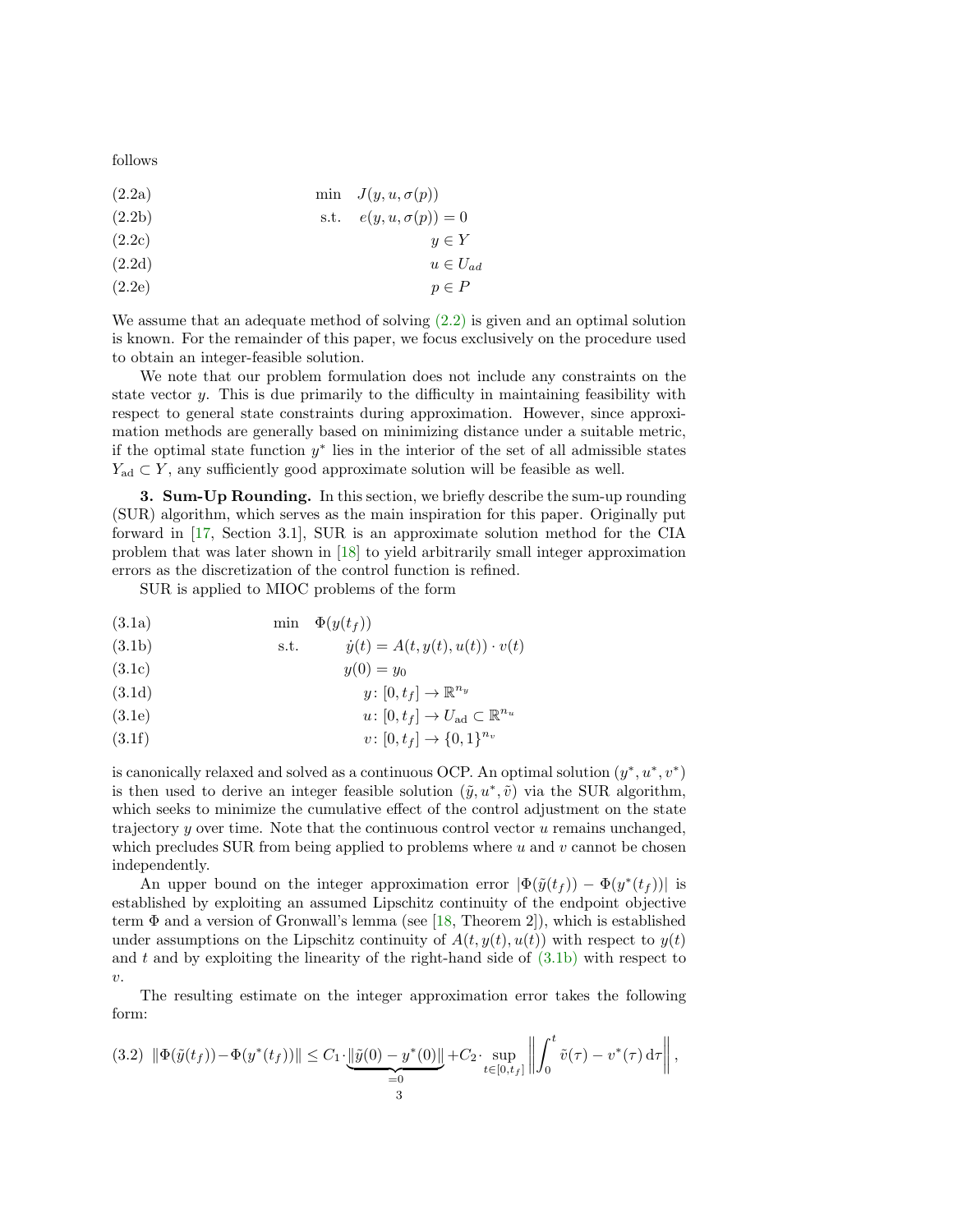where  $C_1$  and  $C_2$  are positive constants derived from the various Lipschitz properties and the length of the time horizon. Thus, the change of the objective function value can be bounded by establishing a suitably small upper bound on the cumulative error in the integer controls at any point within the time horizon. By discretizing the binary controls as piecewise constant functions on an equidistant time grid

$$
0 = t_0 < t_1 < t_2 < \cdots < t_{n_t} = t_f
$$

with  $\Delta t := t_i - t_{i-1} = \frac{t_f}{n_i}$  $\frac{t_f}{n_t}$  for all  $i \in [n_t]$ , we can then choose  $(\tilde{v}_i)_{i \in [n_t]}$  such that for all  $i \in [n_t]$ , the following inequality holds:

$$
\biggl\|\sum_{j=1}^i \int_{t_{j-1}}^{t_j} \tilde v_j - v^*(\tau)\,{\mathrm d}\tau\biggr\| \leq \frac12\cdot \Delta t.
$$

In [\[18,](#page-27-3) Theorem 3], Sager et al. show that this can be achieved using a single iteration over the degrees of freedom of  $\tilde{v}$ , the actual SUR procedure. The resulting a priori estimate on the approximation error can be driven toward zero by  $\Delta t \to 0$ .

We note that SUR has been successfully transferred to semilinear elliptic and parabolic PDEs in [\[10\]](#page-26-7), and to hyperbolic PDEs in [\[9\]](#page-26-8). The transfer is achieved by using semigroup theory, which solves PDEs by solving ODEs in function spaces. The theoretical steps then used to establish the efficacy of SUR are similar. For instance, [\[18,](#page-27-3) Theorem 2] and [\[10,](#page-26-7) Lemma 4] are analogous in both their statement and significance to the main result.

One of the main drawbacks of the approach followed by  $[10]$  is the assumption that  $n_v$  is of manageable size. While true for a finite number of controls varied over time, this assumption does not hold for problems in which controls are functions of space as well as time. These problems will therefore be the principal focus of this paper.

4. Stability Assumptions. As a general rule, all decomposition-based approximation schemes require some manner of stability of the problem in order to ensure that small perturbations in the controls are accompanied only by small changes in the objective function value. To maintain a high degree of generality, we assume that there are seminorms  $|\cdot|_Y: Y \to \mathbb{R}$  and  $|\cdot|_V: \to \mathbb{R}$  with respect to which the problem is stable in the following sense.

<span id="page-4-0"></span>ASSUMPTION 4.1. We assume that there are constants  $L_y, L_y, M > 0$  such that the following estimates hold for all  $y_1, y_2 \in Y$ ,  $u \in U_{ad}$  and  $v_1, v_2 \in \sigma(P)$ :

<span id="page-4-2"></span><span id="page-4-1"></span>(4.1) 
$$
|J(y_2, u, v_2) - J(y_1, u, v_1)| \leq L_y \cdot |y_2 - y_1|_Y + L_v \cdot |v_2 - v_1|_Y,
$$

(4.2) 
$$
|y(u,v_2)-y(u,v_1)|_Y \leq M \cdot |v_2-v_1|_V.
$$

Under [Assumption 4.1,](#page-4-0) we see that

<span id="page-4-3"></span>(4.3)  $|J(y(u, v_2), u, v_2) - J(y(u, v_1), u, v_1)| \leq (L_y \cdot M + L_v) \cdot |v_2 - v_1|_V$ .

By choosing

$$
J(y, u, v) := \Phi(y(t_f)),
$$
  
\n
$$
|y|_Y := ||y(t_f)||,
$$
  
\n
$$
|v|_V := ||t \mapsto \int_0^t v(\tau) d\tau||_{C^0([0, t_f], \mathbb{R}^{n_v})},
$$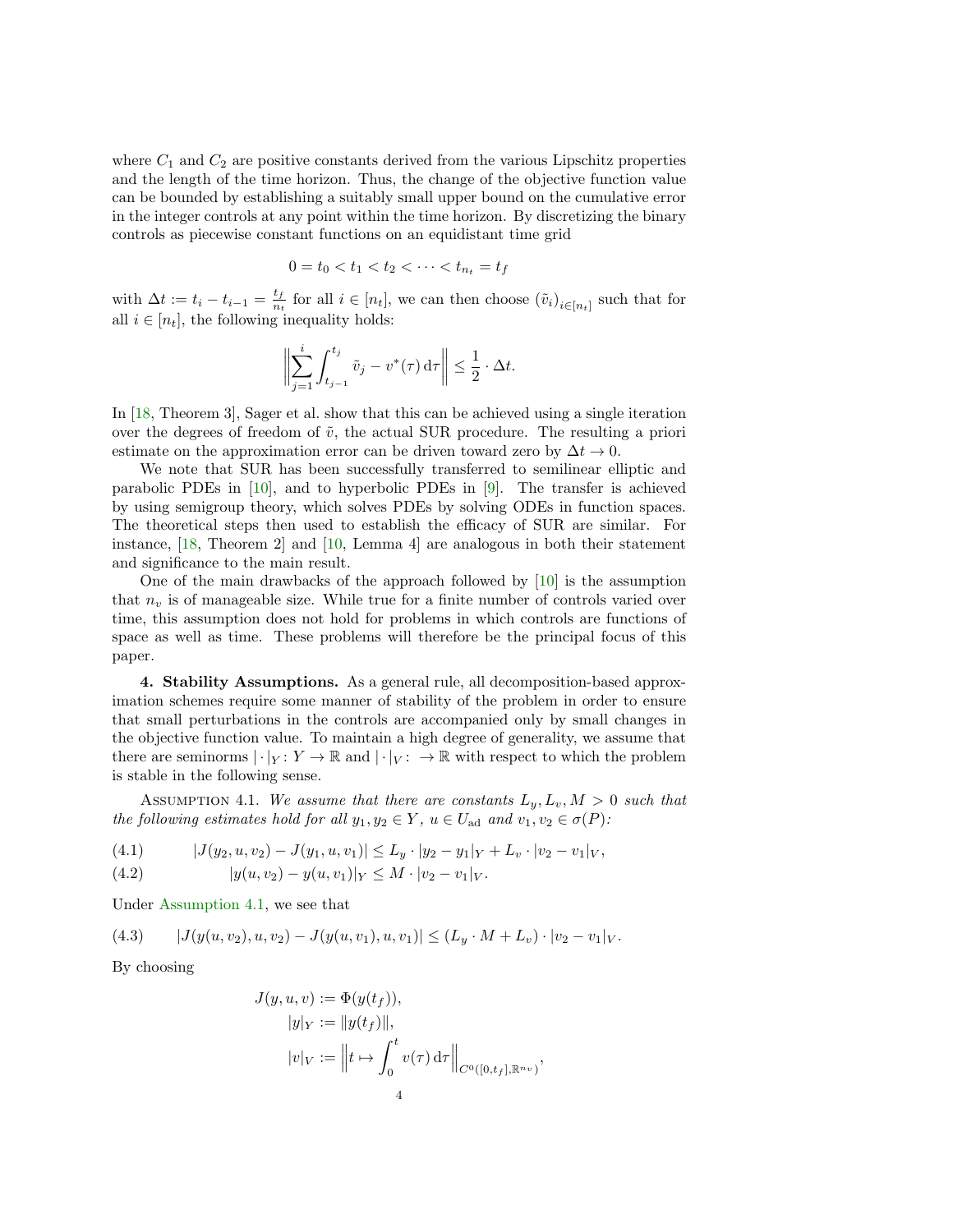we can see that the general setting in which the efficacy of SUR is established satisfies these assumptions. Here,  $(4.1)$  is assumed via Lipschitz continuity of  $\Phi$  with respect to y, and [\(4.2\)](#page-4-2) is established via Gronwall's lemma in [\[18,](#page-27-3) Theorem 2].

We deliberately include the option of a direct dependency of  $J$  on  $v$  because many problems in PDE-constrained optimization include regularization terms. The need for this extension is compounded by the fact that the method of transforming control-dependent Lagrange terms into auxiliary state variables, which is commonly used in optimal control and is used to justify the omission of non-endpoint objective terms, does not translate to problems without time dependency.

For the remainder of this paper, we distinguish between two settings. If the CIA problem minimizes the deviation of the controls, thus exploiting the combined stability estimate [\(4.3\)](#page-4-3), we speak of control-space approximation. If, on the other hand,  $L_v = 0$ , we have the option of formulating CIA problems that minimize the deviation of the state function and exploiting the stability estimate [\(4.1\)](#page-4-1) directly. In this case, we speak of state-space approximation.

**5. Approximation Problems.** Let  $(y^*, u^*, p^*)$  denote a known optimal solution to the relaxed PDE-constrained optimization problem [\(2.2\)](#page-3-0). In this section, we propose several practical methods for finding a suitable rounded solution  $(\tilde{y}, u^*, \tilde{p})$ . With this notation, the CIA problem for control-space approximation takes the following form:

(5.1) 
$$
\min \quad |\sigma(\tilde{p}) - \sigma(p^*)|_V \quad \text{s.t.} \quad \tilde{p} \in P \cap \mathbb{Z}^n,
$$

whereas the CIA problem for state-space approximation takes the following form:

<span id="page-5-0"></span>(5.2) 
$$
\min \quad |y(u, \sigma(\tilde{p})) - y(u, \sigma(p^*))|_Y \quad \text{s.t.} \quad \tilde{p} \in P \cap \mathbb{Z}^n.
$$

The preferred method of solving these problems depends heavily on the nature of the vector spaces V and Y, the seminorms  $|\cdot|_V$  and  $|\cdot|_Y$ , and the operators  $\sigma$  and  $y(u, \sigma(\cdot))$  respectively. To avoid overly complicating this discussion, we only consider state-space approximation for problems constrained by systems of PDEs that are linear in v, which guarantees that the operator  $y(u, \sigma(\cdot))$  is linear. While this marks a departure from the assumptions of SUR, an assumption limiting the magnitude of nonlinearities in the ODE can be found in the required ODE stability result's hypotheses (see [\[18,](#page-27-3) Equation (6d)]).

The SUR algorithm is a control-space approximation method, in the case of a linear ODE system, we can also interpret it as a state-space approximation method. Using the notation introduced in [Section 3](#page-3-2) and the alternative state-space seminorm

$$
|y|_Y:=\max_{i\in[n_t]}\|y(t_i)\|
$$

with  $t_i$  being the *i*th point of the control discretization grid, we can rewrite the objective of [\(5.2\)](#page-5-0) as follows:

$$
|y(u^*, \tilde{v}) - y(u^*, v^*)|_Y = \max_{i \in [n_t]} \Big\| \sum_{j=1}^i \int_{t_{j-1}}^{t_j} A(\tau, u^*(\tau)) \cdot (\tilde{v}_j - v^*(\tau)) d\tau \Big\|
$$
  

$$
\leq \max_{i \in [n_t]} \Big( M_i \cdot \Big\| \sum_{j=1}^i \int_{t_{j-1}}^{t_j} \tilde{v}_j - v^*(\tau) d\tau \Big\| \Big)
$$
  

$$
\leq \Big( \max_{i \in [n_t]} M_i \Big) \cdot \max_{i \in [n_t]} \Big\| \sum_{j=0}^i \int_{t_{j-1}}^{t_j} \tilde{v}_j - v^*(\tau) d\tau \Big\|,
$$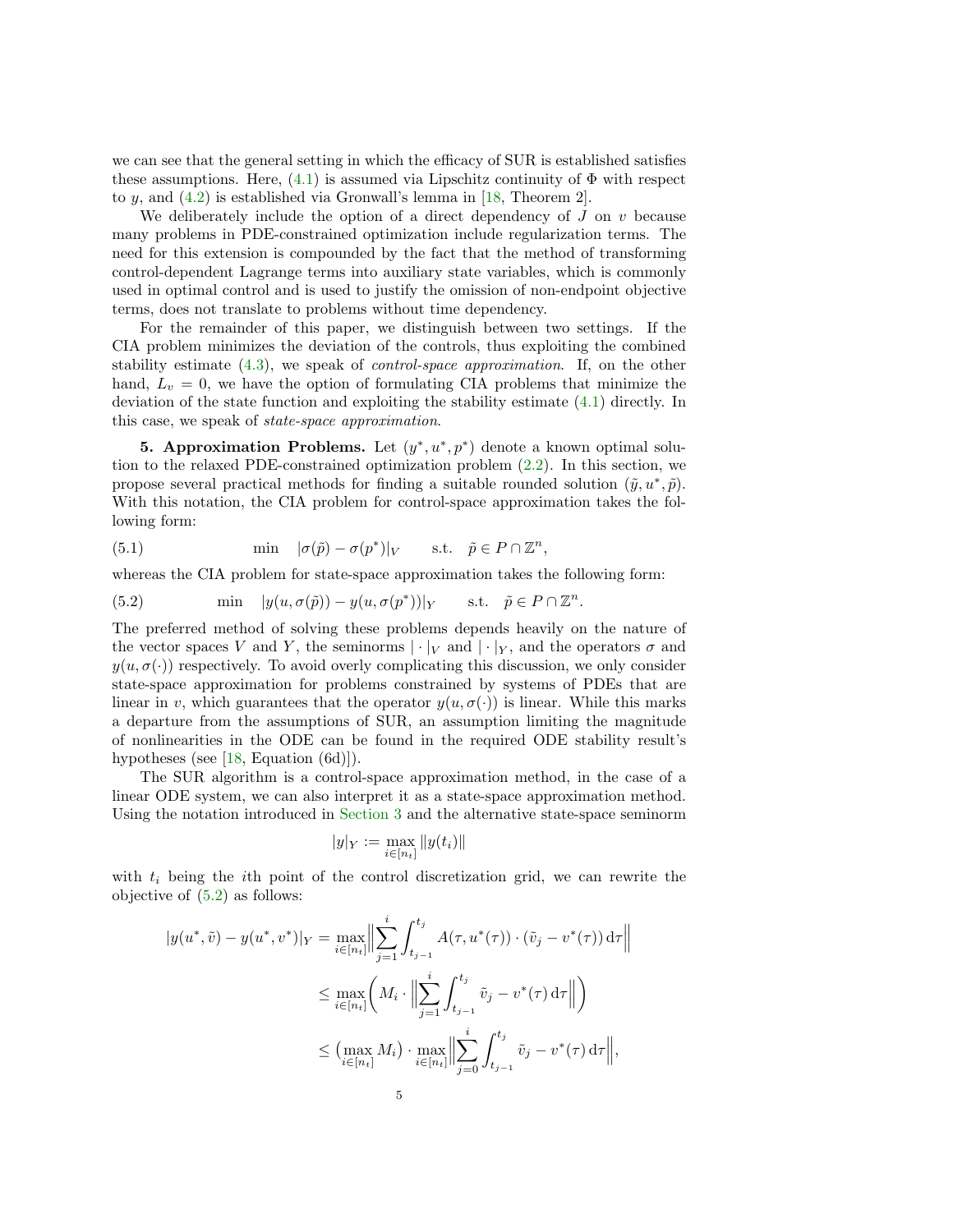where the existence of suitable constants  $M_i > 0$  is one of the notable contributions of the stability theorem [\[18,](#page-27-3) Theorem 2]. This general approach of minimizing the deviation of the state function on a finite grid can be transferred to linear PDEs and is discussed in [Section 5.1.](#page-6-0)

During that discussion, we will see that the Hilbert-space properties of function spaces such as  $L^2$  can be exploited to gain insight into the structure of rounding problems for suitably chosen seminorms. [Section 5.2](#page-9-0) focuses on approximation methods explicitly exploiting Hilbert-like structures.

<span id="page-6-0"></span>5.1. Lipschitz-Continuous State Function Approximation. Consider a problem in which the control-state mapping  $(u, v) \mapsto y(u, v)$  is linear. Our goal in this section is to minimize the deviation of the state function. In other words, we assume  $L_v = 0$  and attempt to solve the state-space approximation problem [\(5.2\)](#page-5-0).

To simplify the discussions in this section, we assume that  $Y$  is a vector space of continuous functions over a bounded domain  $\Omega \subset \mathbb{R}^d$ , although the reader may bear in mind that such spaces are linear subspaces of  $L^2(\Omega)$ , which will later assist in our transition to general Hilbert-space techniques. Intuitively, if the solutions of the state equation are sufficiently well behaved, one would expect to be able to achieve a small pointwise error by choosing a finite number of sufficiently dense grid points covering the domain  $\Omega$  and minimizing the error over all points of that grid. One possible way to realize this is by requiring uniform local Lipschitz continuity.

<span id="page-6-1"></span>DEFINITION 5.1. Let U, V be normed real vector spaces with norms  $\|\cdot\|_U$  and  $\Vert \cdot \Vert_V$ , respectively. Let  $\Omega \subset U$ . A mapping  $\phi \colon \Omega \to V$  is called uniformly locally Lipschitz-continuous with Lipschitz constant  $L \geq 0$  if, for every  $u \in \Omega$ , there exists a neighborhood  $N \subset U$  of u such that

$$
\|\phi(w) - \phi(v)\|_{V} \le L \cdot \|w - v\|_{U} \qquad \forall v, w \in N \cap \Omega \subset U.
$$

In most cases, [Definition 5.1](#page-6-1) is as restrictive as global Lipschitz continuity. In certain cases however, most notably in nonconvex domains  $\Omega$ , uniform local Lipschitz continuity provides more freedom than does global Lipschitz continuity. Note that global Lipschitz continuity implies uniform local Lipschitz continuity. Further, uniform local Lipschitz continuity can be inferred from a priori bounds on the  $C^k(\Omega)$ norm for  $k > 0$ , such as can be obtained for some problems by using Sobolev's embedding theorem.

Next, we define a suitable metric to measure the distance between two points in nonconvex domains.

<span id="page-6-3"></span>DEFINITION 5.2. Let U be a normed real vector space with norm  $\|\cdot\|_U$ , and let  $\Omega \subset U$ . For all  $u, v \in \Omega$ , we refer to

$$
d_{\Omega}(u, v) := \inf \{ L[\gamma] \mid \gamma \in \mathcal{R}(\overline{\Omega}), \gamma(0) = u, \gamma(1) = v, \gamma((0, 1)) \subset \Omega \}
$$

as the interior distance between u and v in  $\Omega$ , where  $\mathcal{R}(\bar{\Omega})$  denotes the set of all rectifiable curves  $\gamma \in C^0([0,1], \overline{\Omega})$  and  $L[\gamma]$  denotes the length of  $\gamma$ .

Using simple continuity arguments to account for a countable set of points on the boundary, one can verify that the interior distance has the characteristics of a metric. Using the interior distance metric, we can define in a rigorous way what it means for grid points to be dense.

<span id="page-6-2"></span>DEFINITION 5.3. Let U be a normed real vector space with norm  $\|\cdot\|_U$ , let  $\Omega \subset U$ , and let  $S \subset \Omega$ . We refer to a finite set  $G \subset \Omega$  as a  $\delta$  approximation grid for S in  $\Omega$ 6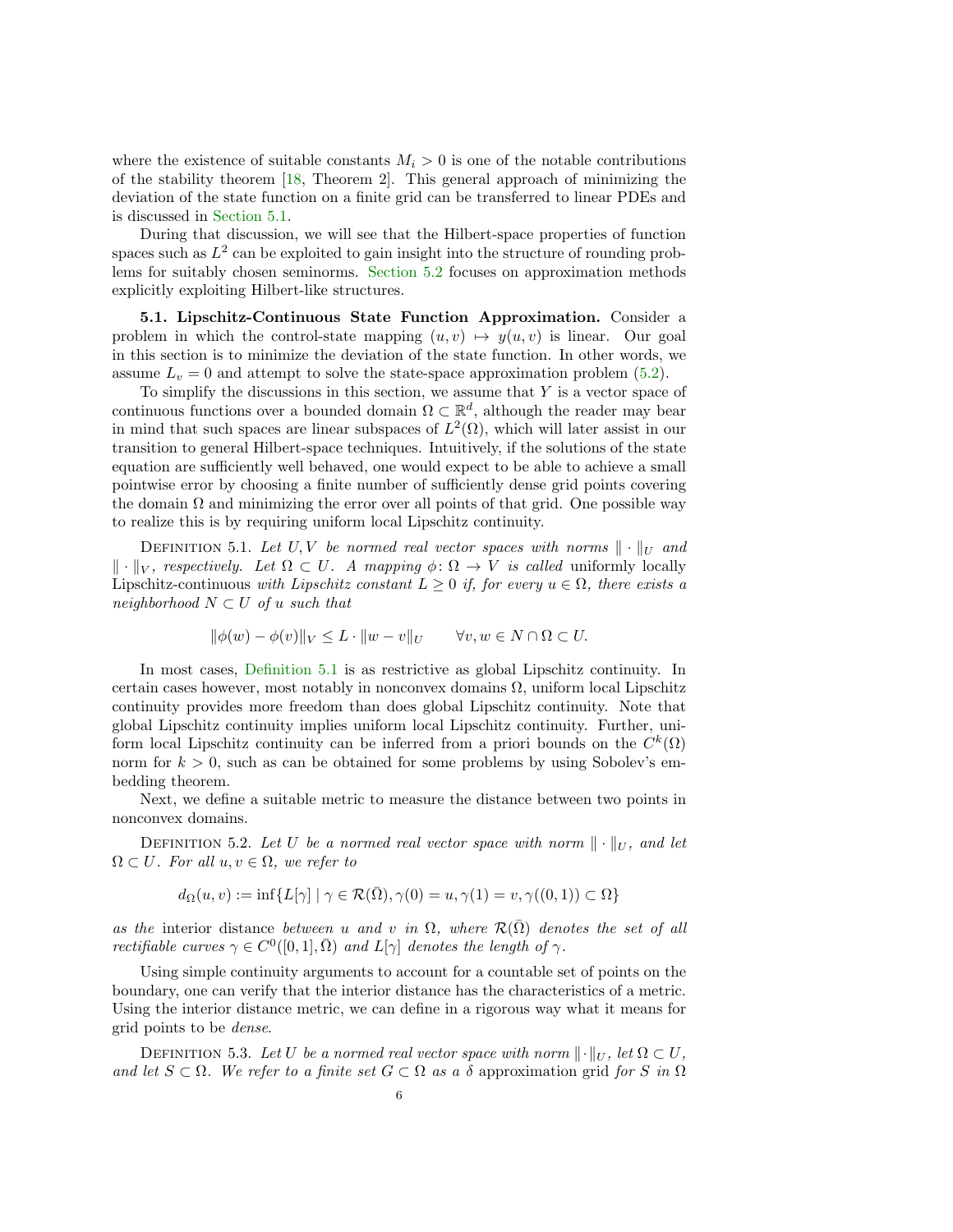$$
\forall u \in S \exists v \in G \colon d_{\Omega}(u, v) \le \delta.
$$

We note that the existence of a  $\delta$  approximation grid G for any  $\delta < \infty$  implies that there is a subset  $R \subset \Omega$  such that  $S \subset R$  and R decomposes into a finite number of connected components. Using [Definition 5.1](#page-6-1) and [Definition 5.3,](#page-6-2) we can formulate an estimate of the overall pointwise error on a subdomain  $S \subset \Omega$  given an upper bound on the pointwise error on a  $\delta$  approximation grid.

<span id="page-7-0"></span>THEOREM 5.4. Let U, V be real Banach spaces, let  $\Omega \subset U$  be an open set, let  $S \subset \overline{\Omega}$ , and let  $G \subset \overline{\Omega}$  be a  $\delta$  approximation grid for S in  $\overline{\Omega}$  for a given  $\delta < \infty$ . Let  $\theta, \phi \in C^0(\bar{\Omega}, V)$  be uniformly locally Lipschitz-continuous on  $\bar{\Omega}$  with a shared Lipschitz constant  $M > 0$ , and let  $\eta \geq 0$  be such that

$$
\|\theta(p) - \phi(p)\|_{V} \le \eta \qquad \forall p \in G.
$$

Then the following estimate holds:

$$
\|\theta(u) - \phi(u)\|_{V} \le \eta + 2M \cdot \delta \qquad \forall u \in S.
$$

*Proof.* For  $u \in S$ , let

$$
p := \underset{p \in G}{\arg \min} d_{\bar{\Omega}}(u, p).
$$

Since G is a  $\delta$  approximation grid, we will attempt to show that

$$
\|\theta(u) - \phi(u)\|_{V} \leq \underbrace{\|\theta(p) - \phi(p)\|_{V}}_{\leq \eta} + 2M \cdot \underbrace{d_{\bar{\Omega}}(p, u)}_{\leq \delta}.
$$

According to [Definition 5.2,](#page-6-3) it is sufficient to show that for any given rectifiable curve  $\gamma \in C^0([0,1], \overline{\Omega})$  with  $\gamma(0) = p$ ,  $\gamma(1) = u$  and  $\gamma((0,1)) \subset \Omega$ , the following inequality holds:

$$
\|\theta(u) - \phi(u)\| \le \|\theta(p) - \phi(p)\| + 2M \cdot L[\gamma].
$$

Without restriction of generality, we assume  $u \neq p$ . Let  $\gamma$  be any such curve and let  $\varepsilon > 0$  be given. Since  $\gamma$  is continuous and  $\phi, \theta$  are uniformly locally Lipschitzcontinuous in  $\overline{\Omega}$ , we can find  $\nu > 0$  such that

$$
\|\theta(u) - \phi(u)\|_{V} \le \|\theta(\gamma(1-\nu)) - \phi(\gamma(1-\nu))\|_{V} + \frac{\varepsilon}{4},
$$
  

$$
\|\theta(p) - \phi(p)\|_{V} \le \|\theta(\gamma(\nu)) - \phi(\gamma(\nu))\|_{V} + \frac{\varepsilon}{4}.
$$

For every  $t \in (\nu, 1 - \nu)$ , we can find  $r_t > 0$  such that the following assumptions hold:

- The open ball  $B_{r_t}(\gamma(t)) = \{x \in U \mid ||x \gamma(t)||_U < r_t\}$  is a subset of  $\Omega$ .
- $\phi$ ,  $\theta$  are Lipschitz-continuous on  $B_{r_t}(\gamma(t))$  with Lipschitz constant M.

For every  $t \in (\nu, 1 - \nu)$ , we denote the largest open parameter interval immediately surrounding t in which  $\gamma$  does not leave  $B_{r_t}(\gamma(t))$  by

$$
I_t := \{ \tau \in (0,1) \mid \gamma([\tau,t]) \cup \gamma([t,\tau]) \subset B_{r_t}(\gamma(t)) \}.
$$

Note that the  $I_t$  are open intervals with  $t \in I_t \forall t$ .  $\{I_t | t \in [\nu, 1 - \nu]\}$  is an open cover of the compact interval  $[\nu, 1 - \nu]$ . Using the Heine-Borel property, we can find a finite subcover. In other words, there are

$$
\nu = t_0 < t_1 < t_2 < \dots < t_{n_t} = 1 - \nu
$$
\n7

if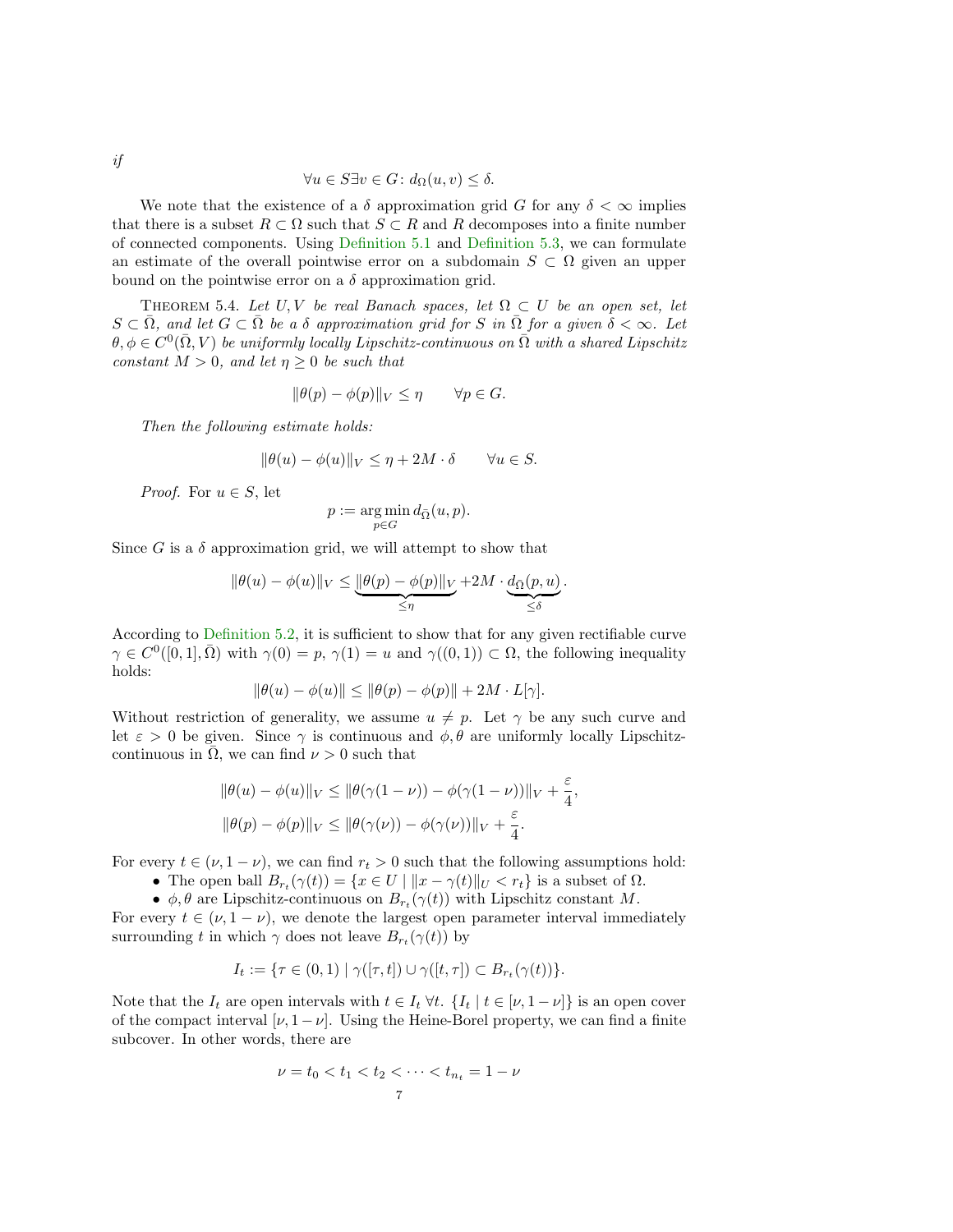such that

$$
[\nu, 1 - \nu] \subset \bigcup_{i=0}^{n_t} I_{t_i}.
$$

Note that we can, without restriction of generality, add  $t_0 = \nu$  and  $t_{n_t} = 1 - \nu$  to the subcover. Further, since all  $I_{t_i}$  are intervals and we can discard any interval that is fully contained within another, we can restrict the selected intervals such that there are no  $i, j \in [n_t]_0$  with  $i \neq j$  such that  $t_i \in I_{t_j}$ .

We define support points  $s_0, \ldots s_{n_t+1} \in [\nu, 1-\nu]$  for a polygonal chain approximating  $\gamma|_{[\nu,1-\nu]}$  along which our Lipschitz property can be exploited as follows:  $s_0 := \nu$ ,  $s_{n_t+1} := 1 - \nu$ , and for every  $i \in [n_t]$ , select  $s_i \in I_{t_{i-1}} \cap I_{t_i} \neq \emptyset$ . Note that because of our prior restriction of the intervals  $I_{t_i}$ ,  $(s_i)_{i \in [n_t+1]_0}$  is increasing.

Now, we can make the following estimates:

$$
\|\theta(u) - \phi(u)\|_{V} \le \|\theta(p) - \phi(p)\|_{V} + \|\theta(u) - \theta(p)\|_{V} + \|\phi(u) - \phi(p)\|_{V}
$$

and

$$
\|\theta(u) - \theta(p)\|_{V} \le \|\theta(\gamma(\nu)) - \theta(p)\|_{V} + \|\theta(\gamma(1-\nu)) - \theta(\gamma(\nu))\|_{V}
$$
  
+ 
$$
\|\theta(u) - \theta(\gamma(1-\nu))\|_{V}
$$
  

$$
\le 2 \cdot \frac{\varepsilon}{4} + \|\theta(\gamma(1-\nu)) - \theta(\gamma(\nu))\|_{V}
$$
  

$$
\le \frac{\varepsilon}{2} + \sum_{i=1}^{n_t+1} \|\theta(\gamma(s_i)) - \theta(\gamma(s_{i-1}))\|_{V}
$$
  

$$
\le \frac{\varepsilon}{2} + \sum_{i=1}^{n_t+1} M \cdot \|\gamma(s_i) - \gamma(s_{i-1})\|_{V}
$$
  

$$
\le \frac{\varepsilon}{2} + M \cdot L[\gamma|_{[\nu,1-\nu]}]
$$
  

$$
\le \frac{\varepsilon}{2} + M \cdot L[\gamma].
$$

An analogous estimate can be made for  $\phi$ . By aggregating all three estimates, we obtain

$$
\|\theta(u) - \phi(u)\|_{V} \le \|\theta(p) - \phi(p)\|_{V} + 2M \cdot L[\gamma] + \varepsilon \stackrel{\varepsilon \to 0}{\longrightarrow} \|\theta(p) - \phi(p)\|_{V} + 2M \cdot L[\gamma].
$$

[Theorem 5.4](#page-7-0) guarantees that if one can determine a priori that all state functions solving the state equation are uniformly locally Lipschitz-continuous with a shared Lipschitz constant, the pointwise integer approximation error can be estimated to arbitrary precision by the approximation error on a finite approximation grid. This implies that, given a  $\delta$  approximation grid G for  $S \subset \Omega$  in  $\overline{\Omega}$ , we can approximately solve the state-space approximation problem [\(5.2\)](#page-5-0) with  $|\cdot|_Y = ||\cdot||_{C^0(S,V)}$  by solving the following problem:

<span id="page-8-0"></span>

| (5.3b)<br>s.t. $  y(u^*, \sigma(\tilde{p}))(g) - y(u^*, \sigma(p^*)) (g)  _V \leq \eta$<br>(5.3c)<br>$\eta > 0$<br>(5.3d)<br>$\tilde{p} \in P \cap \mathbb{Z}^n$ . | (5.3a) | $min \eta$ |                   |
|--------------------------------------------------------------------------------------------------------------------------------------------------------------------|--------|------------|-------------------|
|                                                                                                                                                                    |        |            | $\forall q \in G$ |
|                                                                                                                                                                    |        |            |                   |
|                                                                                                                                                                    |        |            |                   |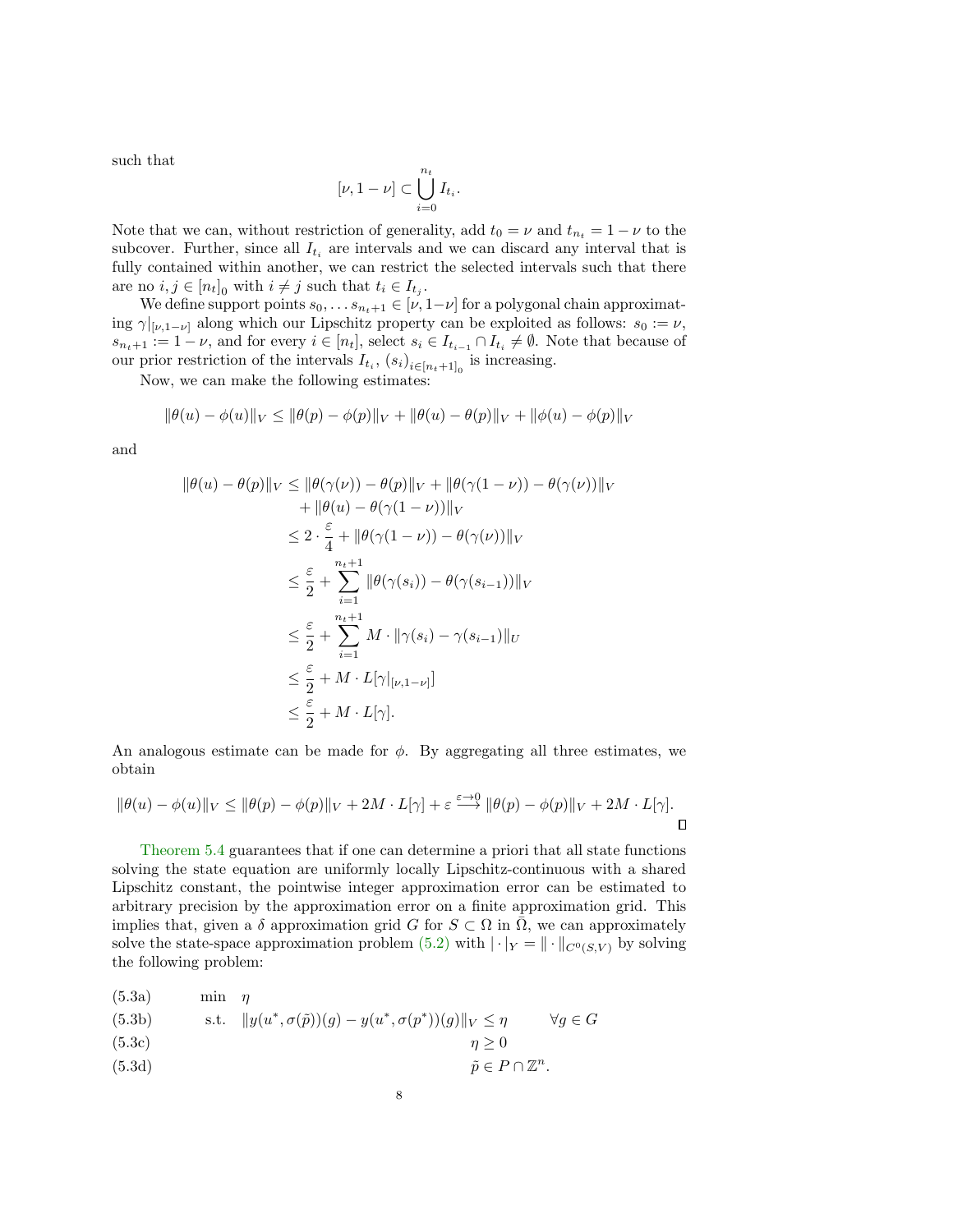To emphasize the parallels between  $(5.3)$  and the approximation problem on which SUR is based, we briefly consider the special case in which  $Y = C^0(\bar{\Omega}, \mathbb{R})$  with  $\Omega \subset$  $\mathbb{R}^l$ ,  $V = L^2(\overline{\Omega}, \mathbb{R}^k)$ , and the control-state mapping  $(u, v) \mapsto y(u, v)$  is linear in v. Since  $v \mapsto y(u^*, v)$  is linear and  $L^2(\bar{\Omega}, \mathbb{R}^k)$  is a Hilbert space, we can use the Riesz representation theorem to obtain a function  $\varphi_{u^*,g} \in L^2(\overline{\Omega}, \mathbb{R}^k)$  for every  $g \in G$  such that

$$
y(u^*, v)(g) = \langle \varphi_{u^*,g}, v \rangle_{L^2(\bar{\Omega}, \mathbb{R}^k)} = \int_{\bar{\Omega}} \langle \varphi_{u^*,g}(x), v(x) \rangle dx.
$$

Using the stability estimate established by Gronwall's lemma, the authors of [\[18\]](#page-27-3) then replace  $\varphi_{u^*,g}$  by a heaviside function and perform an implicit  $L^2$ -orthogonalization of these heaviside functions to arrive at their approximate solution method for the approximation problem. The fact that heaviside functions do not generally appear in  $\varphi_{u^*,g}$  unless there is a dedicated time axis, along which the effect of control perturbations travels only in one direction, can be seen as the main reason why SUR is not easily transferable to most PDE-constrained optimization problems.

However, the option of expressing errors with respect to orthogonal bases in Hilbert spaces to arrive at error estimates remains technically valid and will be expanded upon in [Section 5.2.](#page-9-0)

<span id="page-9-0"></span>5.2. Hilbert-Like Approximation Methods. Many PDE-constrained problems are formulated in Hilbert spaces. Specifically, the function space  $L^2(\Omega, X)$  and its derivative Sobolev spaces  $H^m(\Omega, X) := W^{m,2}(\Omega, X)$  are Hilbert spaces if X is a Hilbert space. Hilbert spaces are, by definition, Banach spaces in which the norm is derived from an inner product via

$$
||x||:=\sqrt{\langle x,x\rangle}.
$$

Generally speaking, the inner product  $\langle \cdot, \cdot \rangle$  is a positive-definite Hermitian form. Since we have thus far restricted ourselves to real vector spaces, we will equivalently be considering positive-definite symmetric bilinear forms.

Inner products imbue a space with a concept of "angles," which relates to distance through the definition given above, and to linear forms through the Riesz representation theorem. This allows us to think of the solution operator in more geometric terms. In this section, we will attempt to maintain features of the PDE solution by taking into account the geometric behavior of the solution operator on a finite-dimensional subspace.

While the completeness of a Hilbert space is desirable for analytical discussions, our approximation methods do not require it. We can therefore broaden our discussion to any real vector space V and consider any positive-semidefinite symmetric bilinear form  $a(\cdot, \cdot)$ , which induces via

$$
|x|_a := \sqrt{a(x,x)}
$$

a seminorm rather than a proper norm.

The appeal of setting our discussion in terms of such seminorms becomes apparent when considering problems in which the objective is a boundary integral. Such objectives are often stable with respect to the norm of the trace, which, if the trace operator of the state space is linear, is a seminorm induced by a positive-semidefinite symmetric bilinear form.

Despite not inducing proper norms, positive-semidefinite symmetric bilinear forms retain many of the characteristics that make inner products. For instance, one can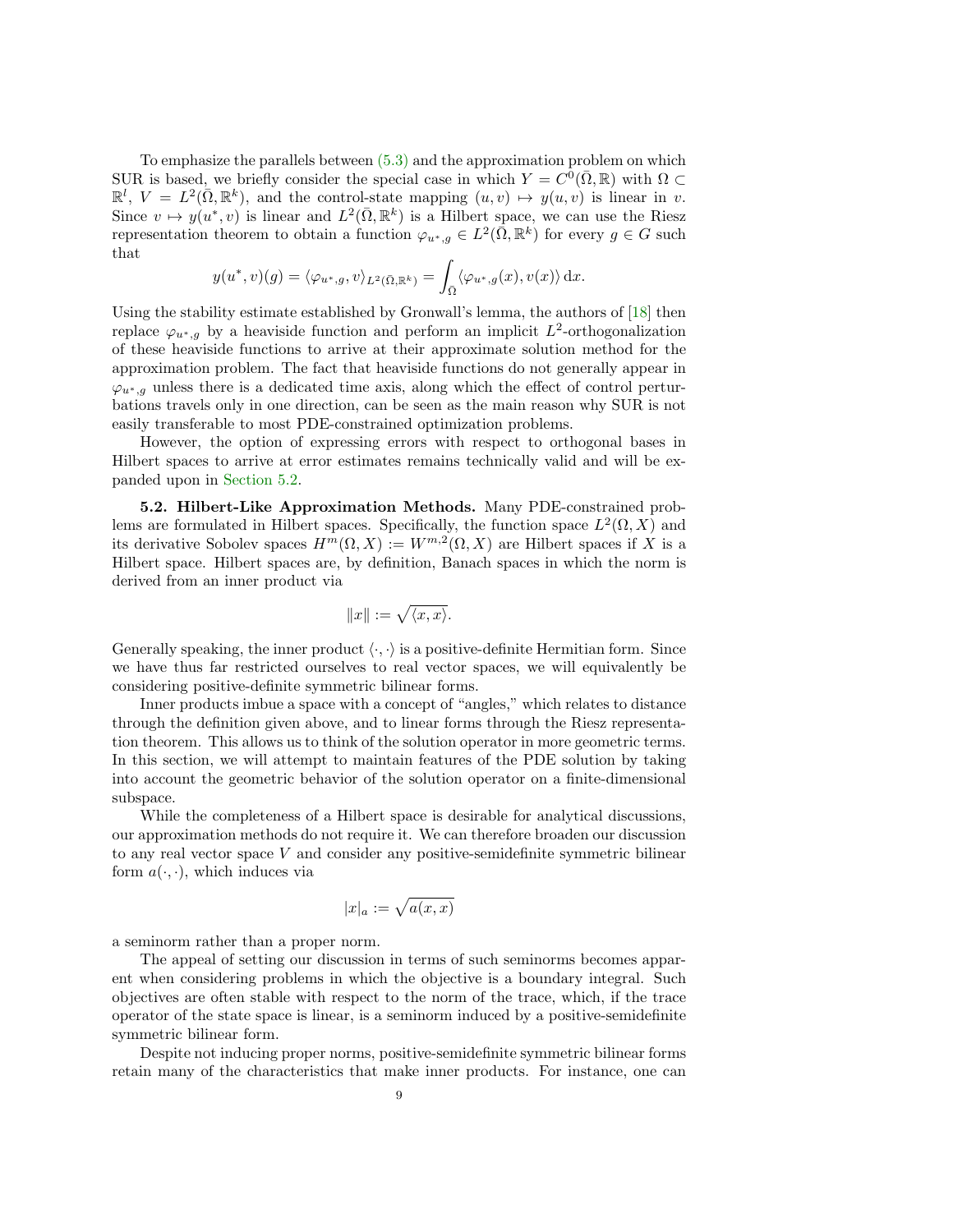develop concepts analogous to orthogonality using positive-semidefinite symmetric bilinear forms.

DEFINITION 5.5. Let V be a real Hilbert space, and let  $a: V \times V \to \mathbb{R}$  be a positivesemidefinite symmetric bilinear form. We refer to  $x, y \in V$  as a-orthogonal if

$$
a(x,y)=0.
$$

We refer to a set  $\mathcal{B} \subset V$  as a-orthogonal if

$$
a(x, y) = 0 \quad \forall x, y \in \mathcal{B} \colon x \neq y.
$$

We refer to  $\mathcal{B} \subset H$  as a-orthonormal if  $\mathcal{B}$  is a-orthogonal and

$$
a(x,x) = 1 \quad \forall x \in \mathcal{B}.
$$

While  $a$ -orthogonality is fairly weak,  $a$ -orthonormality can be proven to imply linear independence.

LEMMA 5.6. Let V be a real Hilbert space, let  $a: V \times V \rightarrow \mathbb{R}$  be a positivesemidefinite symmetric bilinear form, and let  $\mathcal{B} \subset V \setminus \{0\}$  be a-orthonormal. Then  $\mathcal{B}$ is also linearly independent.

*Proof.* Assume that B is a-orthonormal and that there are vectors  $v_1, \ldots, v_n \in \mathcal{B}$ and coefficients  $\lambda_1, \ldots, \lambda_n \in \mathbb{R} \setminus \{0\}$  such that

$$
\sum_{i=1}^{n} \lambda_i v_i = 0.
$$

It then follows that, for all  $j \in [n]$ ,

<span id="page-10-0"></span>
$$
\sum_{i=1}^{n} \lambda_i a(v_i, v_j) = 0.
$$

Since  $\lambda_j a(v_j, v_j) = \lambda_j \neq 0$ , there must be at least one  $i \in [n] \setminus \{j\}$  such that  $\lambda_i a(v_i, v_j) \neq 0$ . Hence,  $\beta$  is not a-orthogonal, thus contradicting our initial assumption that  $\beta$  is a-orthonormal.  $\Box$ 

Further, we note that we can derive a variant of the Cauchy-Schwarz inequality for positive semidefinite symmetric bilinear forms.

LEMMA 5.7. Let V be a real Hilbert space, and let  $a: V \times V \to \mathbb{R}$  be a positive semidefinite symmetric bilinear form. Then the following inequality holds:

(5.4) 
$$
|a(v, w)| \leq \sqrt{a(v, v)} \cdot \sqrt{a(w, w)} \quad \forall v, w \in V.
$$

Proof. The proof is analogous to a proof of the Cauchy-Schwarz inequality for inner products except that appearances of  $a(w, w)$  or  $a(v, v)$  in denominators are adjusted with an additive constant  $\varepsilon > 0$ . The limit for  $\varepsilon \to 0$  can then be calculated by exploiting continuity.  $\Box$ 

Earlier, we had assumed that the discrete control function  $y$  is already discretized, that is, parameterized by using parameter vectors in  $\mathbb{R}^n$ . Let  $A^{(a,\sigma)} \in \mathbb{R}^{n \times n}$  be given by

$$
A_{i,j}^{(a,\sigma)} := a(\sigma(e_i), \sigma(e_j)) \qquad \forall i, j \in [n].
$$
  
10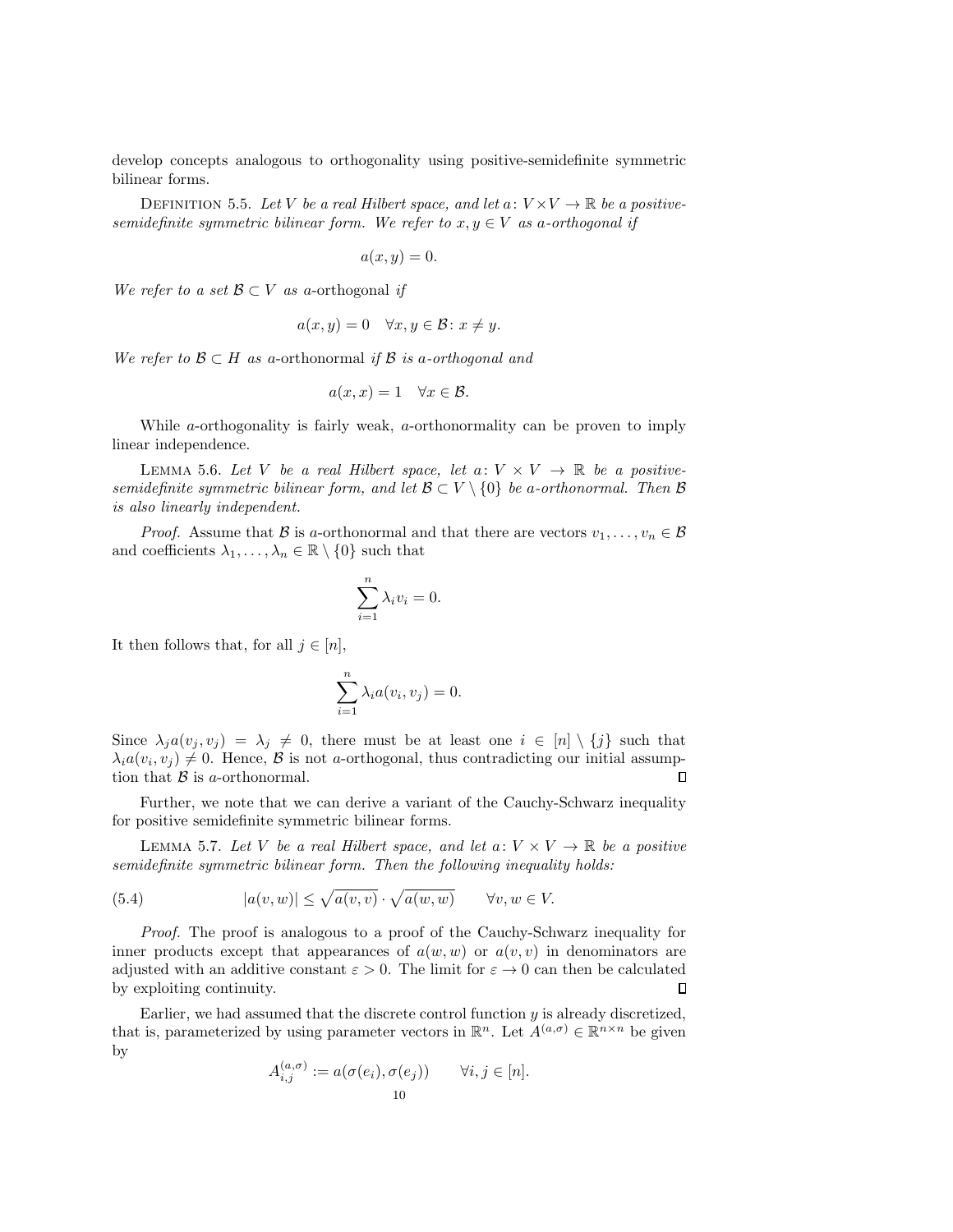Then, for every pair of vectors  $x, y \in \mathbb{R}^n$ , we have

$$
a(\sigma(x), \sigma(y)) = x^T A^{(a,\sigma)} y.
$$

Note that since a is symmetric and positive semidefinite, so is  $A^{(a,\sigma)}$ . Therefore, there exist a lower unit triangular matrix  $L \in \mathbb{R}^{n \times n}$  and a diagonal matrix  $D \in \mathbb{R}^{n \times n}$  such that

<span id="page-11-0"></span>
$$
A^{(a,\sigma)} = LDL^T.
$$

By allowing smaller matrices  $D \in \mathbb{R}^{m \times m}$  and  $L \in \mathbb{R}^{n \times m}$  with  $m \leq n$ , we may assume that D is nonsingular. Since  $A^{(a,\sigma)}$  is positive semidefinite, D is positive definite. The approximation problem according to the induced seminorm  $|\cdot|_a$  then takes the form of the following strictly convex mixed-integer quadratic program (MIQP):

$$
(5.5a) \tmin y^T D y
$$

(5.5b) s.t. 
$$
L^T(\tilde{p} - p^*) - y = 0
$$

$$
(5.5c) \t\t\t \tilde{p} \in P \cap \mathbb{Z}^n.
$$

After restriction of the image space,  $L$  is generally only lower unit triangular in the sense that there is a strictly increasing sequence  $(k_i)_{i \in [m]} \subset [n]$  such that

$$
L_{k_i, i} = 1 \qquad \forall i \in [m],
$$
  

$$
L_{j,i} = 0 \qquad \forall j < k_i.
$$

Problem [\(5.5\)](#page-11-0) effectively minimizes the Euclidean distance in a linearly transformed version of parameter space.

We can implicitly derive a suitable  $LDL<sup>T</sup>$  decomposition by any algorithm that a-orthogonalizes  $\{\sigma(e_i) \mid i \in [n]\}\$ . [Algorithm 5.1](#page-12-0) describes a variant of the Gram-Schmidt process that achieves this. Note that since we are considering general symmetric positive-semidefinite bilinear forms rather than inner products, we can generally not expect that  $m = n$ , even if  $\sigma$  is bijective. We address this issue by excluding vectors that have seminorm zero.

Lemma 5.8. [Algorithm](#page-12-0) 5.1 terminates in finite time and, given the stated preconditions, ensures the given postconditions.

*Proof.* Note first that if a and  $\sigma$  are evaluated in finite time, the algorithm terminates in finite time, since  $n < \infty$ . Note further that we do not divide by  $a(b_i, b_i)$ unless it has previously been ascertained that  $a(b_i, b_i) \neq 0$ . D is a diagonal matrix by definition, while L is lower unit triangular in the sense that  $(k_j)_{j \in [m]}$  is a strictly increasing series in  $[n]$  such that

$$
L_{k_i, i} = 1 \qquad \forall i \in [m],
$$
  

$$
L_{j,i} = 0 \qquad \forall j < k_i.
$$

Next, we show inductively that for all  $i \in [m]$ ,  $a(b_{k_i}, b_{k_j}) = 0$  for all  $j \in [m]$  such that  $j < i$ . For  $i = 1$ , this is trivially true. For  $i > 1$ , assume that the claim holds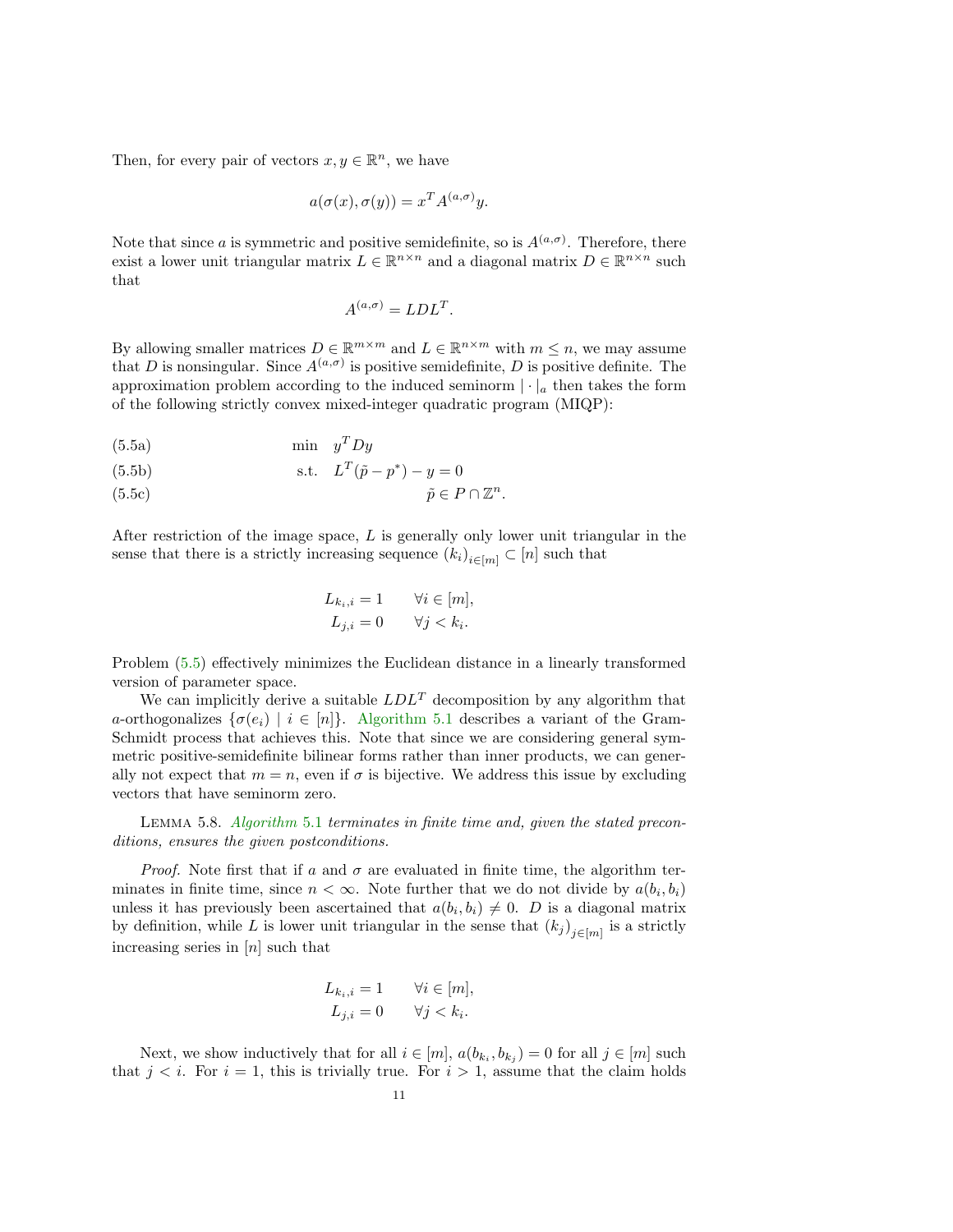<span id="page-12-0"></span>Algorithm 5.1 Gram-Schmidt for positive-semidefinite symmetric bilinear forms

- **Require:** V is a real Hilbert space,  $a: V \times V \to \mathbb{R}$  is a positive-semidefinite bilinear form,  $\sigma: \mathbb{R}^n \to V$  is linear.
- **Ensure:**  $m \in [n]_0$ ,  $L \in \mathbb{R}^{n \times m}$  lower unit triangular, and  $D \in \mathbb{R}^{m \times m}$  diagonal such that  $A^{(a,\sigma)} = LDL^T$ .
- 1: **procedure** GRAMSCHMIDT $(a, \sigma)$

2:  $m \leftarrow 0$ 3: **for**  $i$  from 1 to  $n$  do 4:  $v_i \leftarrow \sigma(e_i)$ 5:  $b_i \leftarrow v_i - \sum_{i=1}^{m}$  $j=1$  $a(v_i,b_{k_j})$  $\frac{a(c_i, c_{kj})}{a(b_{k_j}, b_{k_j})}b_{k_j}$ 6: if  $a(b_i, b_i) \neq 0$  then 7:  $m \leftarrow m + 1$ 8:  $L_{i,m} \leftarrow 1$ 9:  $k_m \leftarrow i$ 10:  $L_{i,j} \leftarrow \frac{a(v_i, b_{k_j})}{a(b_k, b_k)}$  $a(b_{k_j},b_{k_j})$  $\forall j < m$ 11:  $D_{m,m} \leftarrow a(b_i, b_i)$ 12: else 13:  $L_{i,j} \leftarrow \frac{a(v_i, b_{k,j})}{a(b_k, b_k)}$  $a(b_{k_j},b_{k_j})$  $\forall j \leq m$ 14: end if 15: end for 16: end procedure

true for all smaller *i*. It then follows that for every  $j \in [m]$  with  $j < i$ ,

$$
a(b_{k_i}, b_{k_j}) = a(v_{k_i}, b_{k_j}) - \sum_{l=0}^{i-1} \frac{a(v_{k_i}, b_{k_l})}{a(b_{k_l}, b_{k_l})} \underbrace{a(b_{k_l}, b_{k_j})}_{=0 \ \forall l \neq j}
$$
  
=  $a(v_{k_i}, b_{k_j}) - \frac{a(v_{k_i}, b_{k_j})}{a(b_{k_j}, b_{k_j})} a(b_{k_j}, b_{k_j})$   
= 0.

Note that we exploit the symmetry of a for  $l > j$ . Similarly, if we use the symmetry of a, this result implies the a-orthogonality of  $\{b_{k_i} \mid i \in [m]\}.$ 

Note further that for  $i \in [n]$  with  $a(b_i, b_i) = 0$ ,  $a(b_i, u) = 0$  for all  $u \in V$  due to [Lemma 5.7.](#page-10-0) Therefore, the set  $\mathcal{B} := \{b_i \mid i \in [n]\}$  is a-orthogonal. Since

$$
v_i = b_i + \sum_{\substack{j=1 \ k_j < i}}^m \frac{a(v_i, b_{k_j})}{a(b_{k_j}, b_{k_j})} b_{k_j},
$$

B is also a generator of  $\sigma(\mathbb{R}^n)$ . Note that for every  $i \in [n]$  with  $a(b_i, b_i) = 0$ , this implies that

$$
a(u, v_i) = \sum_{\substack{j=1\\k_j < i}}^m \frac{a(v_i, b_{k_j})}{a(b_{k_j}, b_{k_j})} a(u, b_{k_j}) = \sum_{j=1}^m L_{i,j} a(u, b_{k_j}) \qquad \forall u \in V,
$$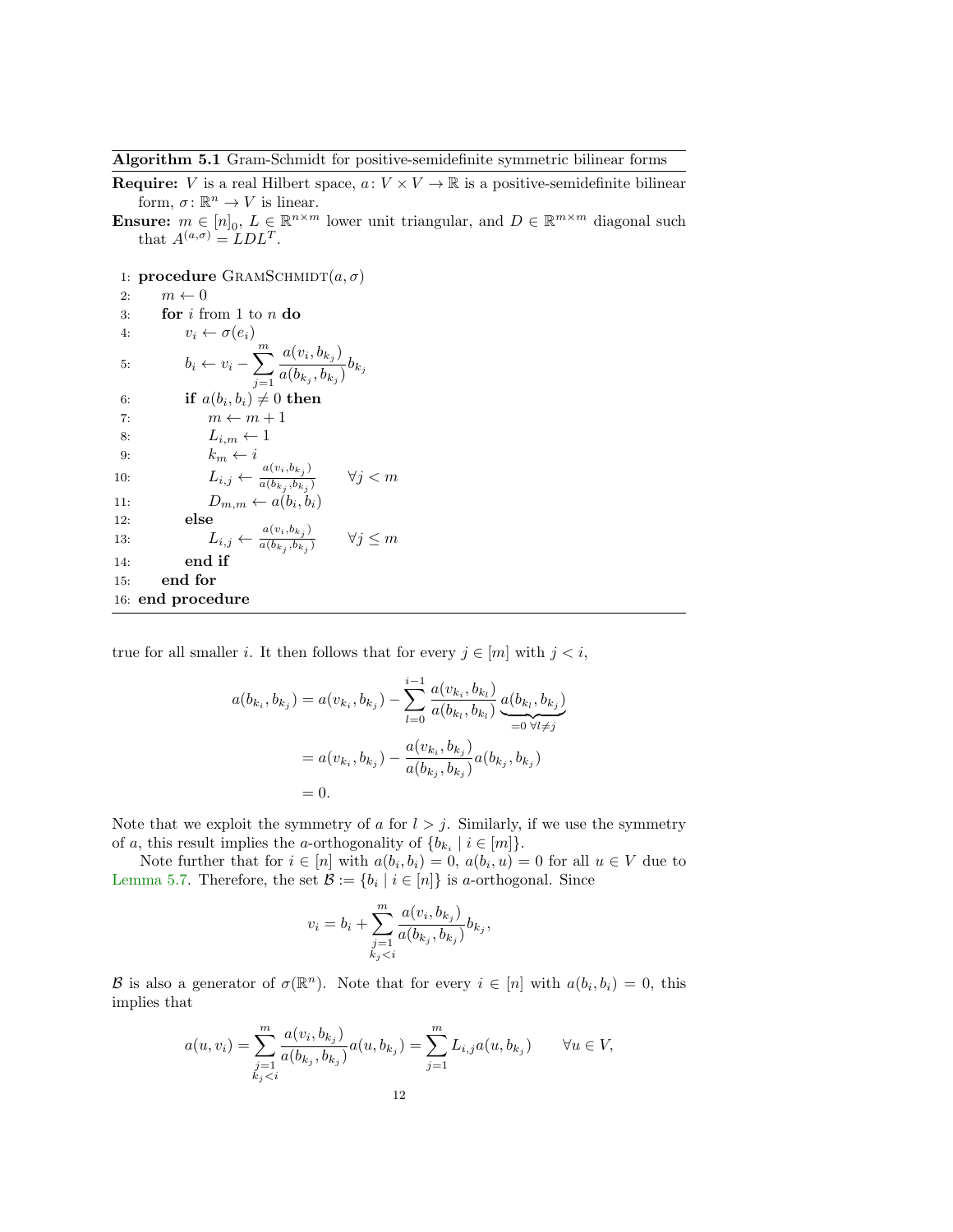while for  $i \in [n]$  with  $a(b_i, b_i) \neq 0$ ,

$$
a(u, v_i) = a(u, b_i) + \sum_{\substack{j=1 \ k_j < i}}^m \frac{a(v_i, b_{k_j})}{a(b_{k_j}, b_{k_j})} a(u, b_{k_j}) = \sum_{j=1}^m L_{i,j} a(u, b_{k_j}) \qquad \forall u \in V.
$$

It follows that for every  $x \in \mathbb{R}^n, y \in \mathbb{R}^n$ ,

$$
a(\sigma(x), \sigma(y)) = \sum_{i=1}^{n} \sum_{j=1}^{n} x_i y_j a(v_i, v_j)
$$
  
= 
$$
\sum_{i=1}^{n} \sum_{j=1}^{n} \sum_{l=1}^{m} x_i y_j L_{i,l} a(b_{k_l}, v_j)
$$
  
= 
$$
\sum_{i=1}^{n} \sum_{j=1}^{n} \sum_{l=1}^{m} \sum_{q=1}^{m} x_i y_j L_{i,l} L_{j,q} a(b_{k_l}, b_{k_q})
$$
  
= 
$$
\sum_{i=1}^{n} \sum_{j=1}^{n} \sum_{l=1}^{m} x_i y_j L_{i,l} L_{j,l} a(b_{k_l}, b_{k_l})
$$
  
= 
$$
y^T L D L^T x.
$$

In particular, for every  $i, j \in [n]$ ,

<span id="page-13-0"></span>
$$
A_{i,j}^{(a,\sigma)} = a(\sigma(e_i), \sigma(e_j))
$$
  
=  $e_i^T L D L^T e_j$   
=  $(L D L^T)_{i,j}$ .

While more elegant ways of deriving  $LDL<sup>T</sup>$  decompositions exist, to reformulate other algorithms so as to not require the explicit calculation of the matrix  $A^{(a,\sigma)}$ would exceed the scope of this paper.

Instead, we briefly focus on the advantages of the geometric interpretation of the Hilbert-like approximation problem  $(5.5)$ . Note that  $(5.5)$  is equivalent to

$$
(5.6a) \tmin \|y\|_2^2
$$

(5.6b) s.t. 
$$
D^{1/2}L^{T}(\tilde{p} - p^{*}) - y = 0
$$

$$
(5.6c) \t\t\t \tilde{p} \in P \cap \mathbb{Z}^n,
$$

meaning that Hilbert-like approximation methods can be thought of as finding the closest point to  $D^{1/2}L^T p^*$  according to the Euclidean norm in a lattice spanned by the columns of  $D^{1/2}L^T$ . This equivalence could be used to establish a priori bounds on the approximation error, although we will not do so in this paper.

One of the principal advantages of Hilbert-like approximations over Lipschitz approximations is that Problem [\(5.6\)](#page-13-0) is only an MIQP whereas, depending on the choice of the image space norm  $\|\cdot\|_V$ , Problem [\(5.3\)](#page-8-0) can be a mixed-integer quadratically constrained quadratic program (MIQCQP). Furthermore, the number of grid points needed for a sufficiently dense approximation grid can be much higher than the actual dimension  $n$  of the parameter vector  $p$ .

Nonetheless, solving an MIQP approximation problem can be time consuming. We may avoid this by replacing the quadratic objective in Problem [\(5.6\)](#page-13-0) by the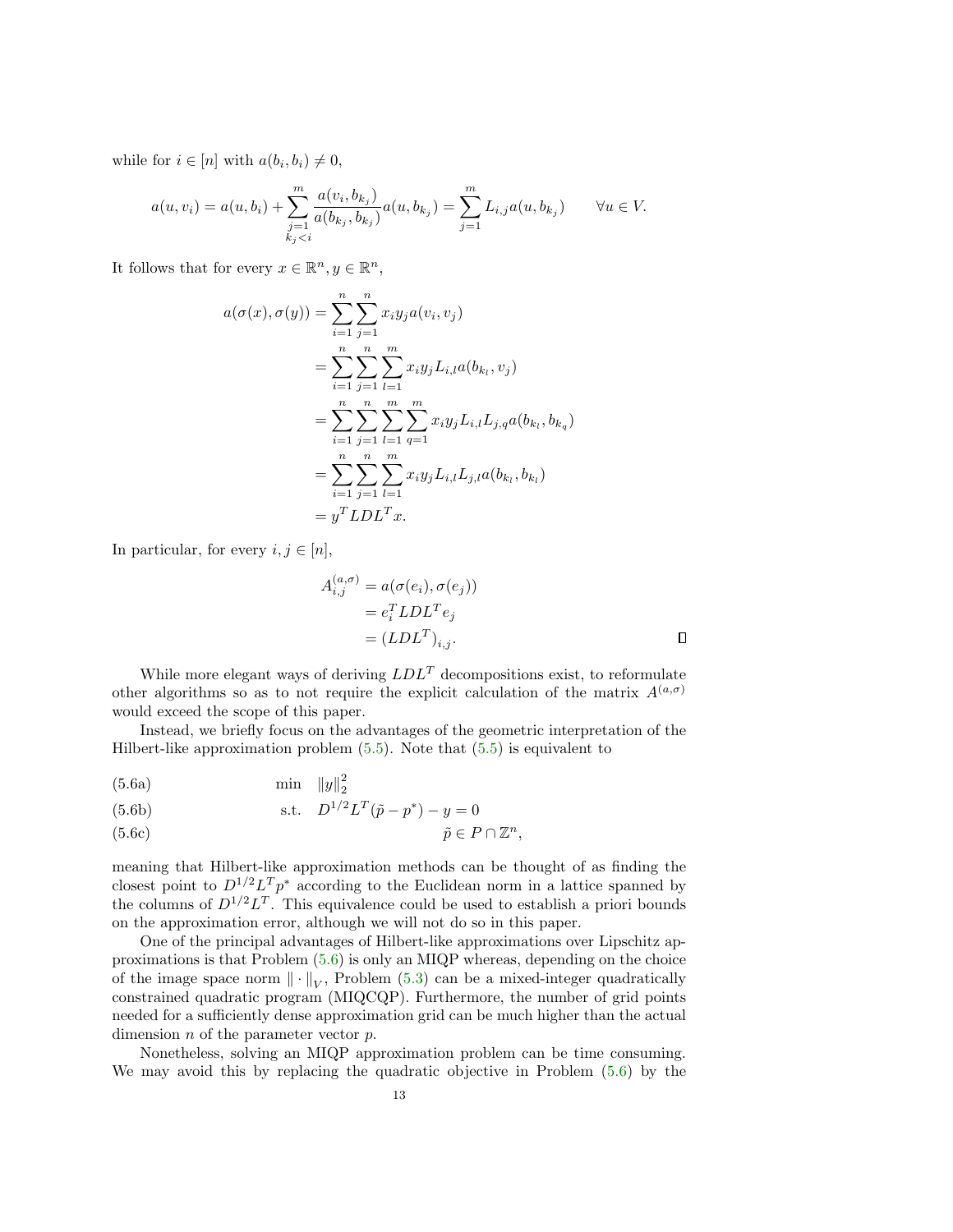equivalent  $\|\cdot\|_1$  or  $\|\cdot\|_{\infty}$  norms, which turns the approximation problem into an equivalent  $|| \cdot ||_1$  or  $|| \cdot ||_{\infty}$  norms, which turns the approximation problem into an MILP. However, doing so increases the approximation error by a factor of  $\sqrt{n}$ , which may break a priori estimates on its for  $n \to \infty$  because of increases in mesh resolution. As an alternative, we propose [Algorithm 5.2](#page-14-0) as a simple and fast solution heuristic to the approximation problem  $(5.6)$  for  $P = [0, 1]^n$ .

<span id="page-14-0"></span>Algorithm 5.2 Simple pivot search (SPS) heuristic

**Require:**  $v_j = (D^{1/2}L^T)_{*,j}$  for all  $j \in [n], x^* = \sum_{j=1}^n$  $j=1$  $p_j^* v_j, \, \tilde{p}^{(0)} \in \{0,1\}^n.$ **Ensure:**  $\tilde{p} \in \{0,1\}^n$  and  $\tilde{x} = D^{1/2}L^T$  such that  $\|\tilde{x} - x^*\|_2$  is small. 1:  $\tilde{p} \leftarrow \tilde{p}^{(0)}$ 2:  $\tilde{x} \leftarrow D^{1/2} L^T \tilde{p}$ 3: repeat 4:  $\tilde{v}_j \leftarrow$  $\int v_j$  if  $x_j = 0$  $-v_j$  if  $x_j = 1$ 5:  $\kappa_j \leftarrow \frac{\langle \tilde{v}_j, x^*-\tilde{x}\rangle}{\|v\|\|^2}$  $\frac{\partial j}{\|v_j\|^2}$   $\forall j \in [n]$ 6:  $k \leftarrow \arg \max_{j \in [n]} \kappa_j$ 7: if  $\kappa_k > \frac{1}{2}$  then 8:  $\tilde{p}_k \leftarrow 1 - \tilde{p}_k$ 9:  $\tilde{x} \leftarrow \tilde{x} + \tilde{v}_k$ 10: end if 11: **until**  $\kappa_j \leq \frac{1}{2} \quad \forall j \in [n]$ 

THEOREM 5.9. [Algorithm](#page-14-0) 5.2 terminates in finite time and yields  $\tilde{p} \in \{0,1\}^n$  and  $\tilde{x} = D^{1/2} L^T \tilde{p}$ . Furthermore,  $||D^{1/2} L^T (\tilde{p} - p^*)|| \le ||D^{1/2} L^T (p^{(0)} - p^*)||$ .

*Proof.* Note first that  $\tilde{p} \in \{0,1\}^n$  is trivial since  $p^{(0)} \in \{0,1\}^n$  and  $1 - \lambda \in$  $\{0,1\}$   $\forall \lambda \in \{0,1\}$ . Similarly,  $\tilde{x} = D^{1/2} L^T \tilde{p}$  follows from the choice of initial value and the update formula.

Since  $\{0,1\}^n$  is finite, both termination in finite time and the decrease in approximation error can be proven by showing that  $\|\tilde{x} - x^*\|$  is strictly decreasing with each update of  $\tilde{p}$  and  $\tilde{x}$ . If the loop is not terminated, we have  $\kappa_k > \frac{1}{2}$ . Therefore

(5.7) 
$$
||x^* - (\tilde{x} + \tilde{v}_k)||^2 = ||x^* - \tilde{x}||^2 - 2 \cdot \langle \tilde{v}_k, x^* - \tilde{x} \rangle + ||\tilde{v}_k||^2
$$

(5.8) 
$$
= \|x^* - \tilde{x}\|^2 - \|\tilde{v}_k\|^2 \cdot (2 \cdot \kappa_k - 1)
$$

(5.9) 
$$
\langle \|x^* - \tilde{x}\|^2 - \|\tilde{v}_k\|^2 \cdot (1 - 1)
$$

= kx <sup>∗</sup> − x˜k 2 (5.10) .

6. Numerical Experiments. In the preceding sections, we proposed several different variants of the approximation problems  $(5.3)$  and  $(5.6)$ . To gain an understanding of how well these variants might perform in practice, we apply them here to two simple test problems. For comparison, we also include two parameter vector rounding methods, elementwise and knapsack rounding, that are not CIA methods following the framework laid out in this paper. In total, then, we are comparing eleven approximation methods:

 $\Box$ 

• chl1: control-space Hilbert CIA using Problem  $(5.6)$  with  $\|\cdot\|_1$  objective;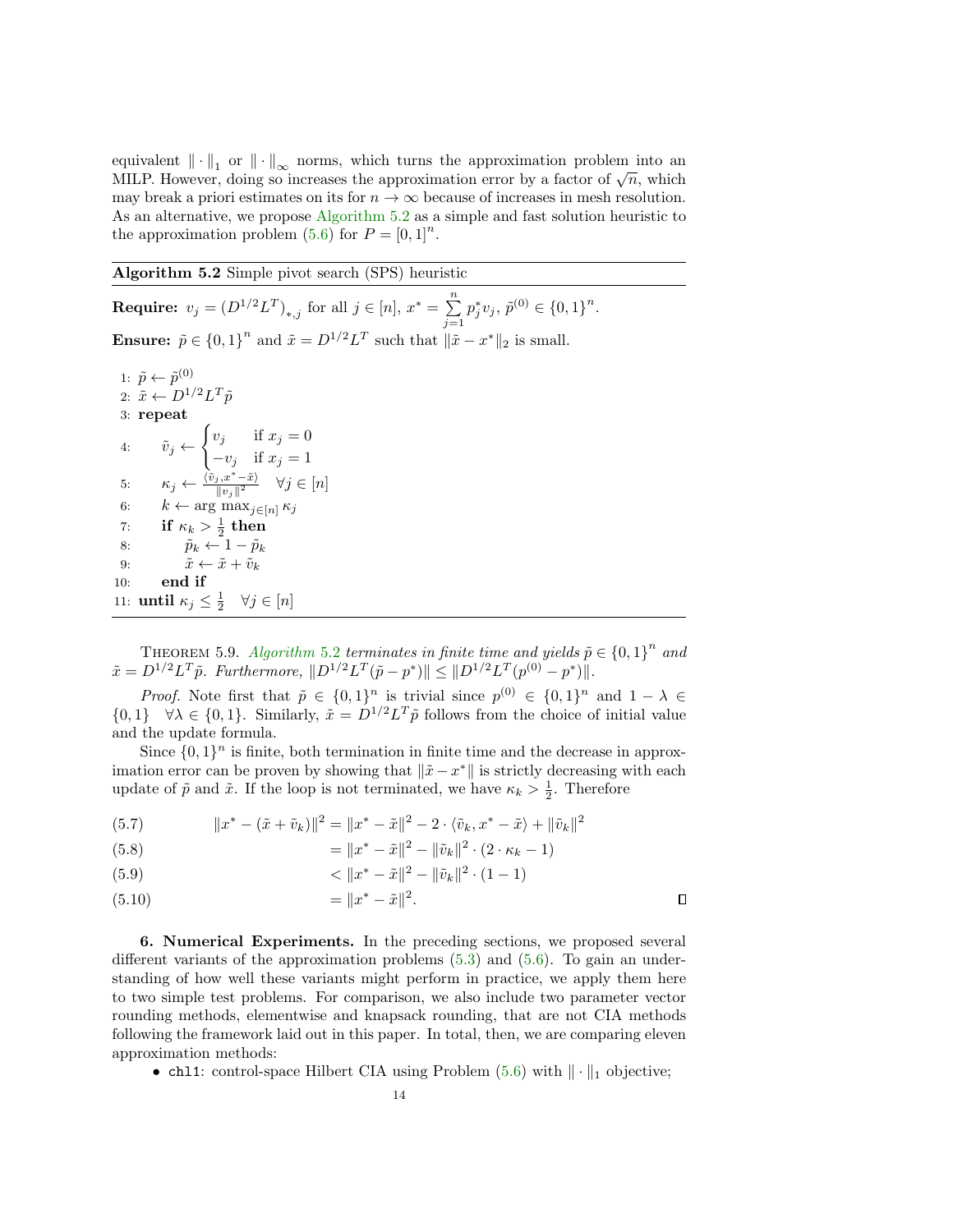- chl2: control-space Hilbert CIA using Problem  $(5.6)$ ;
- chl2sps: control-space Hilbert CIA using Problem  $(5.6)$  and SPS;
- chlinf: control-space Hilbert CIA using Problem [\(5.6\)](#page-13-0) with  $\|\cdot\|_{\infty}$  objective;
- ew: element-wise rounding of the discrete control vector;
- ks: rounding by solving a knapsack problem.
- shl1: state-space Hilbert CIA using Problem  $(5.6)$  with  $\|\cdot\|_1$  objective;
- sh12: state-space Hilbert CIA using Problem  $(5.6)$ ;
- shl2sps: state-space Hilbert CIA using Problem [\(5.6\)](#page-13-0) and SPS;
- shlinf: state-space Hilbert CIA using Problem  $(5.6)$  with  $\|\cdot\|_{\infty}$  objective;
- su: state-space Lipschitz CIA using Problem  $(5.3)$ ;

The knapsack method determines the approximate parameter vector by solving the following optimization problem:

(6.1) 
$$
\min \quad \sum_{i \in I} x_i^* \quad \text{s.t.} \quad I \subseteq [n], |I| \le \Bigl[\sum_{i=1}^n x_i^* \Bigr].
$$

It is implemented using dynamic programming. Note that neither elementwise nor knapsack rounding nor any method using the SPS heuristic obey additional linear constraints on the discrete controls. All methods are implemented exclusively for binary variables, although all optimization-based methods not using the SPS heuristic could easily be generalized to other integers. For Hilbert space methods, the coefficient matrix of the linear constraints of the approximation problem is preconditioned by dividing each row of the matrix by its Euclidean norm. Corresponding changes are made to the right-hand side.

6.1. Methods. For each test problem, we generate a number of randomized instances. The method of randomization for each problem is explained in the dedicated subsections. PDEs are first discretized by using finite-element methods using the FEniCS  $1.6<sup>1</sup>$  $1.6<sup>1</sup>$  [\[13,](#page-27-4) [1\]](#page-26-9) software package to obtain either linear or nonlinear constraint systems. The resulting MINLPs are then canonically relaxed and solved by using either Gurobi 6.5.1,<sup>[2](#page-15-1)</sup> if the resulting problem is a QP, or IPOPT [3](#page-15-2).12<sup>3</sup> [\[21\]](#page-27-5), if it is a general NLP. For problems where the discretized problem is an MIQP, Gurobi is also used to determine exact solutions.

Subsequently, each of the eleven approximation methods mentioned above is applied to each of the instances. Again, Gurobi is used to solve MILPs and MIQPs for optimization-based approximation methods, whereas the construction of the approximation problems, the SPS heuristic, and the dynamic programming algorithm used to solve the knapsack problem are implemented in Python by using NumPy and SciPy [\[12,](#page-26-10) [20\]](#page-27-6). Both FEniCS and Gurobi are accessed by using their native Python interfaces, whereas IPOPT is accessed by using the  $PyIport<sup>4</sup>$  $PyIport<sup>4</sup>$  $PyIport<sup>4</sup>$  interface.

We examine both the runtime and quality of approximate solutions to assess the performance of each approximation method. For each instance, runtimes, measured in processor time as reported by Python's clock function, are divided by the runtime of the relaxed solver. For approximation methods, the relaxed solution is reused, and

<span id="page-15-0"></span><sup>&</sup>lt;sup>1</sup>Free software released under the GNU Lesser General Public License 3. Available at [https:](https://www.fenicsproject.org/) [//www.fenicsproject.org/.](https://www.fenicsproject.org/)

<span id="page-15-1"></span><sup>&</sup>lt;sup>2</sup> Commercial software by Gurobi Optimization, Inc. Used under free academic license. Available at [https://www.gurobi.com/.](https://www.gurobi.com/)

<span id="page-15-2"></span><sup>3</sup>Free software released under the Eclipse Public License (EPL). Available at [https://projects.](https://projects.coin-or.org/Ipopt/) [coin-or.org/Ipopt/.](https://projects.coin-or.org/Ipopt/)

<span id="page-15-3"></span><sup>4</sup>Free software released under BSD license. Available at [https://github.com/xuy/pyipopt.](https://github.com/xuy/pyipopt)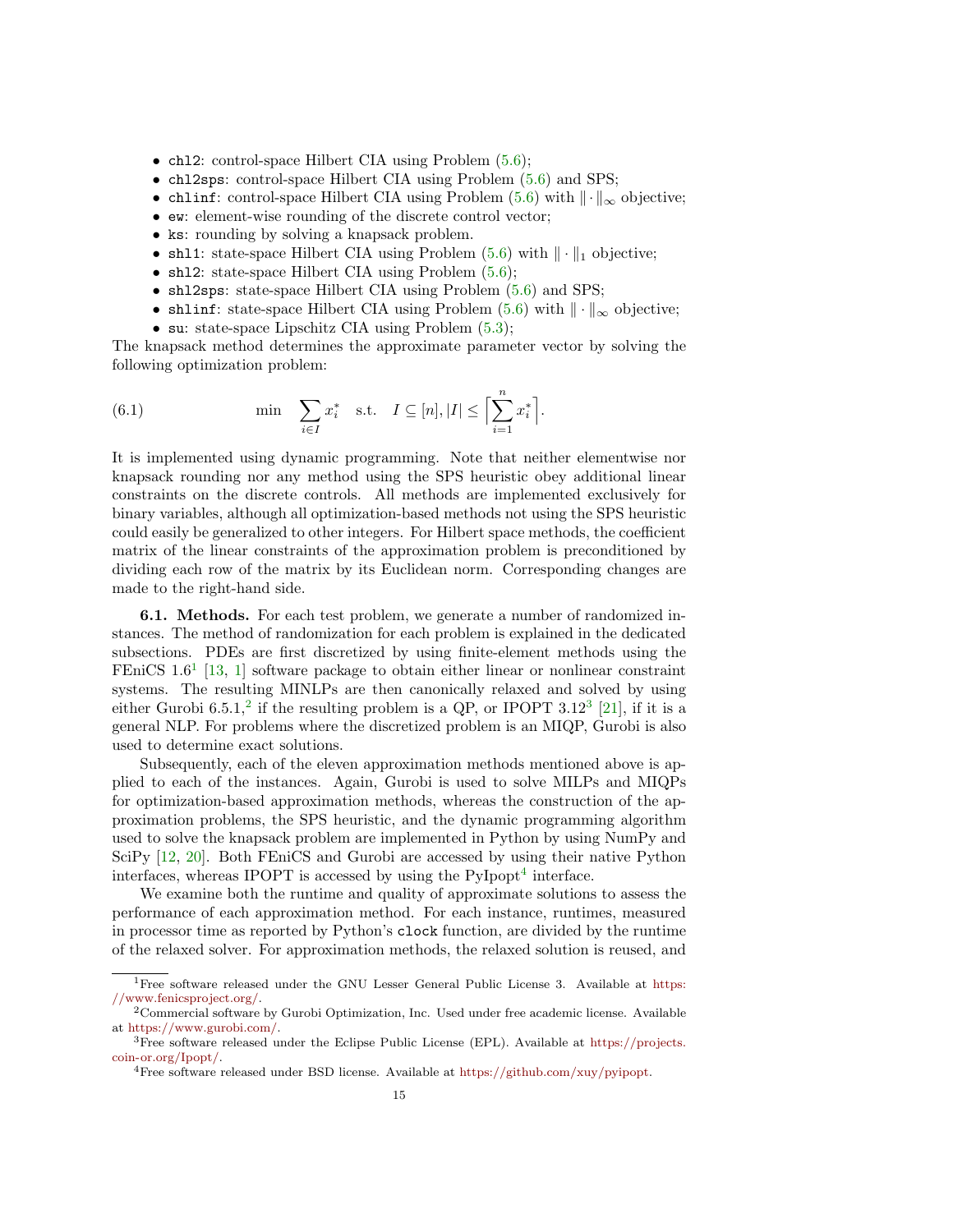1.0 is added to reflect the fact that a relaxed solve is necessary in order to obtain approximate solution. Thus, relative runtimes should always be greater than 1.0. Since our objective function values are guaranteed to be at least 0.0, we assess the quality of an approximation solution based on its ratio to the objective of the exact MIQP solution or, if the exact solution is not available, the ratio to the objective of the relaxed solution. Note that where the relaxed objective is used, a ratio of 1.0 is unlikely to be attainable.

To aggregate data from multiple problem instances, we note for each test problem and applicable solution method the following quantities:

- Mean of relative runtime and objective  $(AVG)$ ,
- First quartile of relative runtime and objective  $(Q1)$ ,
- Median of relative runtime and objective  $(Q2)$ ,
- Third quartile of relative runtime and objective (Q3), and
- <span id="page-16-0"></span>• Number of instances solved in under 48 hours without errors  $(n)$ .

Note that some methods, most notably shl2, have been omitted for the second test problem because of excessive solver runtimes on all instances.

6.2. Distributed Control. The first test problem is a source inversion problem based on the Laplace equation with Robin boundary conditions:

$$
(6.2a) \t -\Delta y = v \t \text{in } \Omega,
$$

(6.2b) 
$$
\frac{\partial y}{\partial \nu} + y = 0 \text{ on } \partial \Omega,
$$

where  $\Omega := (0,1)^2$  and  $\nu$  is the outer unit normal of  $\Omega$ , which is well defined outside the corners of the domain. The set of admissible controls is given by

$$
V_{\text{ad}} := \left\{ x \mapsto \sum_{i=1}^{64} 100w_i \exp\left(-\|x - p_i\|^2 / 0.02\right) \mid w \in \{0, 1\}^{64}, \sum_{i=1}^{64} w_i \le 12 \right\},\
$$

where  $p_i := ((i-1) \mod 8 + 1/16, \lfloor (i-1)/8 \rfloor + 1/16)$  for  $i \in [64]$ . The canonical relaxation  $\tilde{V}_{ad}$  of  $V_{ad}$  is obtained by replacing  $w \in \{0,1\}^{64}$  with  $w \in [0,1]^{64}$ . Note that  $\tilde{V}_{ad}$  is bounded in  $C^0(\bar{\Omega})$  due to  $v(x) < 12 \cdot 100 \,\forall v \in \tilde{V}_{ad}, x \in \bar{\Omega}$ . Similarly,  $\tilde{V}_{ad}$ is bounded in  $L^p(\Omega)$  for all  $p \in [1,\infty]$ .

We deal exclusively with weak solutions of Equation  $(6.2)$ , which are defined as functions  $y \in H^1(\Omega)$  such that

(6.3) 
$$
\int_{\Omega} \nabla y \cdot \nabla w \,dx + \langle y, w \rangle_{L^2(\partial \Omega)} = \langle v, w \rangle_{L^2(\Omega)} \quad \forall w \in H^1(\Omega).
$$

For proof of the existence and uniqueness of the weak solution and the boundedness of the solution operator, we refer to [\[11,](#page-26-6) Theorem 1.21].

We minimize the  $L^2$  deviation of the weak solution y from a reference trajectory  $\bar{y} \in H^1(\Omega)$  that is obtained by solving the PDE for six point sources centered on points randomly drawn from a uniform distribution over  $\overline{\Omega}$ :

(6.4) 
$$
J(y) = ||y - \bar{y}||_{L^{2}(\Omega)}^{2}.
$$

Because of the boundedness of both  $\tilde{V}_{ad}$  and the solution operator, J can easily be shown to be Lipschitz continuous over the solution space. Uniform local Lipschitz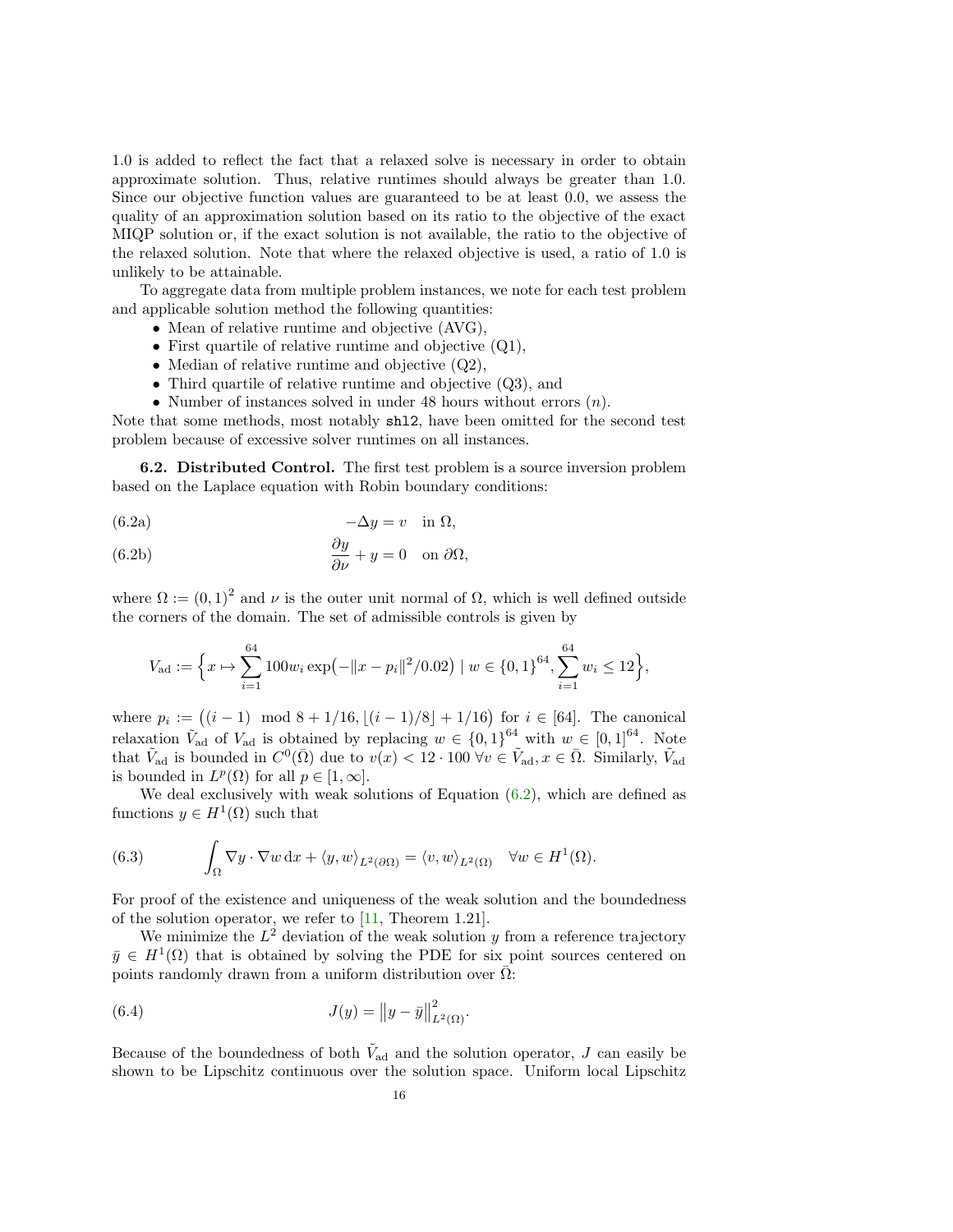|         |                  | Relative CPU Time |       |       |        | Relative Objective |       |        |        |  |
|---------|------------------|-------------------|-------|-------|--------|--------------------|-------|--------|--------|--|
| Method  | $\boldsymbol{n}$ | AVG               | Q1    | Q2    | Q3     | AVG                | Q1    | Q2     | Q3     |  |
| relaxed | 100              | 1.00              | 1.00  | 1.00  | 1.00   | 0.03               | 0.01  | 0.02   | 0.03   |  |
| exact   | 100              | 114.23            | 47.81 | 72.74 | 129.15 | 1.00               | 1.00  | 1.00   | 1.00   |  |
| ch11    | 100              | 1.84              | 1.70  | 1.80  | 1.94   | 8.13               | 2.38  | 4.20   | 10.19  |  |
| ch12    | 100              | 1.93              | 1.80  | 1.90  | 1.99   | 7.02               | 2.14  | 3.45   | 7.93   |  |
| ch12sps | 100              | 1.47              | 1.45  | 1.46  | 1.47   | 25.99              | 4.39  | 10.70  | 28.92  |  |
| chlinf  | 100              | 1.50              | 1.47  | 1.49  | 1.51   | 10.61              | 2.65  | 4.63   | 11.56  |  |
| ew      | 100              | 1.04              | 1.03  | 1.04  | 1.04   | 195.56             | 27.04 | 103.63 | 271.96 |  |
| ks      | 100              | 1.04              | 1.04  | 1.04  | 1.04   | 45.49              | 6.95  | 27.27  | 63.42  |  |
| sh11    | 100              | 2.58              | 2.04  | 2.35  | 2.80   | 1.11               | 1.00  | 1.01   | 1.15   |  |
| sh12    | 100              | 2.56              | 2.09  | 2.35  | 2.72   | 1.00               | 1.00  | 1.00   | 1.00   |  |
| sh12sps | 100              | 1.46              | 1.45  | 1.46  | 1.47   | 43.10              | 26.87 | 36.91  | 49.83  |  |
| shlinf  | 100              | 2.06              | 1.76  | 1.92  | 2.21   | 1.28               | 1.00  | 1.17   | 1.38   |  |
| su      | 100              | 34.12             | 18.66 | 26.19 | 40.62  | 1.36               | 1.00  | 1.21   | 1.64   |  |

<span id="page-17-0"></span>Table 6.1: Aggregated data from 100 randomized instances of the source inversion problem; CPU time is relative to relaxed, and objective is relative to exact.

continuity of the PDE solutions can be established by using the Sobolev embedding theorem.

For PDE discretization, we use simple first-order Lagrange elements. The discretization mesh is generated by using the UnitSquareMesh class provided by FEniCS's DOLFIN library [\[14,](#page-27-7) [15\]](#page-27-8) using a resolution of 32 cells on either axis and a diagonal direction of right. The resulting mesh has 1, 089 vertices and 2, 048 cells. We generate a total of 100 instances of this test problem. The results of our experiments are summarized in [Table 6.1](#page-17-0) and plotted in [Figures 6.1](#page-18-0) to [6.3.](#page-18-0) [Figure 6.4](#page-19-0) shows control and state functions for a single instance.

Results indicate that, predictably, state-space methods not using SPS generally outperform control-space methods not using SPS in terms of relative solution quality, although the latter still perform better than elementwise and knapsack rounding. The SPS heuristic provides some benefit over elementwise and knapsack rounding. However, it negates the benefit of state-space methods over control-space methods.

The uniform Lipschitz method performs worst among state-space methods not using SPS in terms of both runtime and solution quality. While its disadvantage in terms of solution quality is minor, the greater runtime makes the method substantially less viable. The increase in runtime is likely explained by the fact that the dimension of control space (64), which dictates the size of Hilbert rounding problems, is much lower than the number of grid points  $(1,089)$ , which factors into the size of the Lipschitz approximation problem.

Note that shl2 finds the exact solution in more than three-quarters of all instances. While this result may be due to the similarity between the original tracking objective and the objective of Problem [\(5.6\)](#page-13-0), there is no exact equivalence between the two. Data collected for the second test problem, in which the original optimization problem does not have a tracking objective function, also appears to indicate that shl2 would perform better than other state-space methods.

6.3. Topology Optimization. The second test problem is a topology optimization problem in which we choose how to distribute two materials of different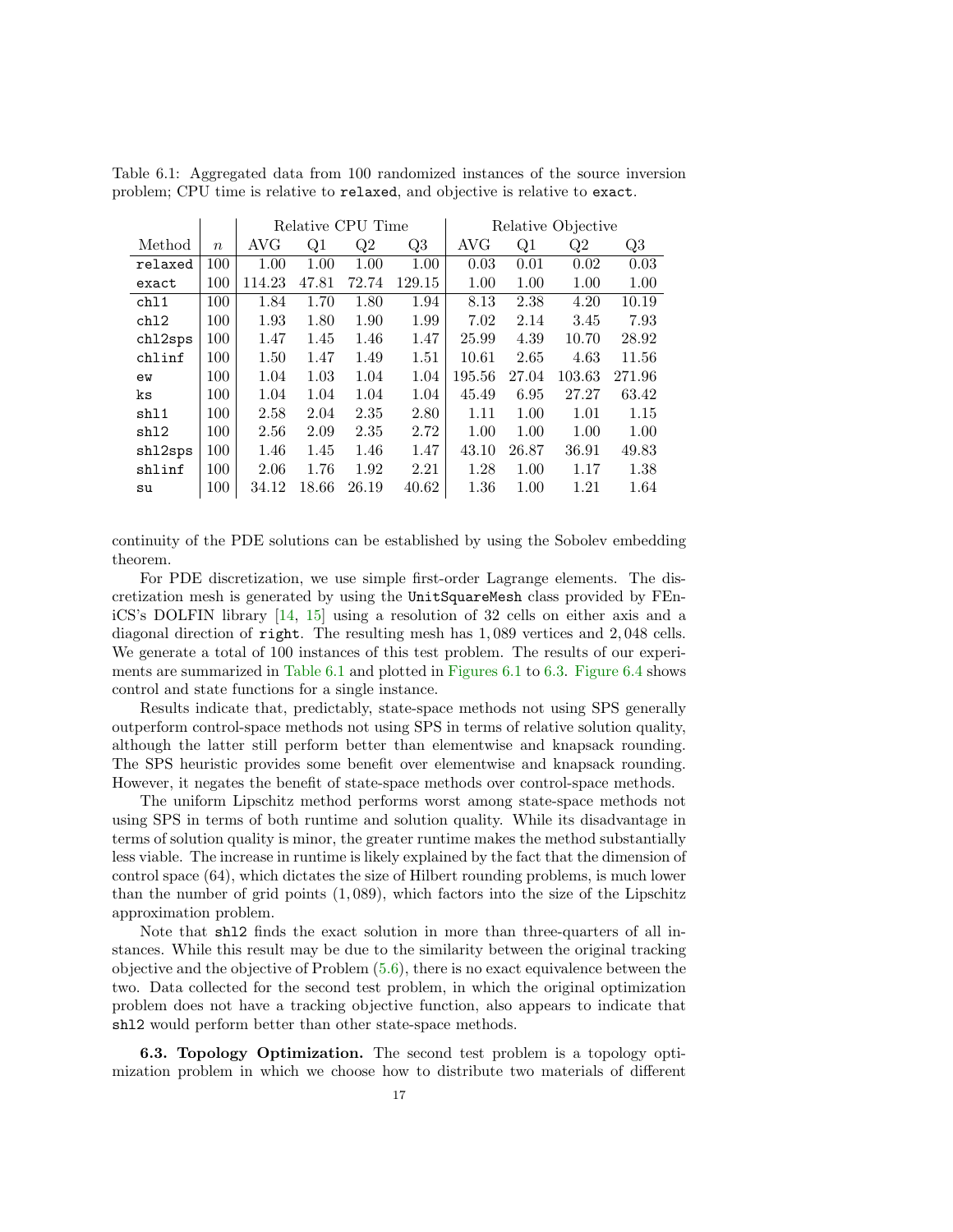<span id="page-18-0"></span>

Fig. 6.1: Box plot showing aggregated relative CPU times from 100 randomized instances of the source inversion problem. State-space Lipschitz approximation (su) has been excluded because of high relative runtimes.



Fig. 6.2: Box plot showing aggregated relative objective function values from 100 randomized instances of the source inversion problem. Only methods proposed in this paper are included.



Fig. 6.3: Comparison of state-space Hilbert methods not using SPS for the source inversion problem in terms of both runtime and solution quality.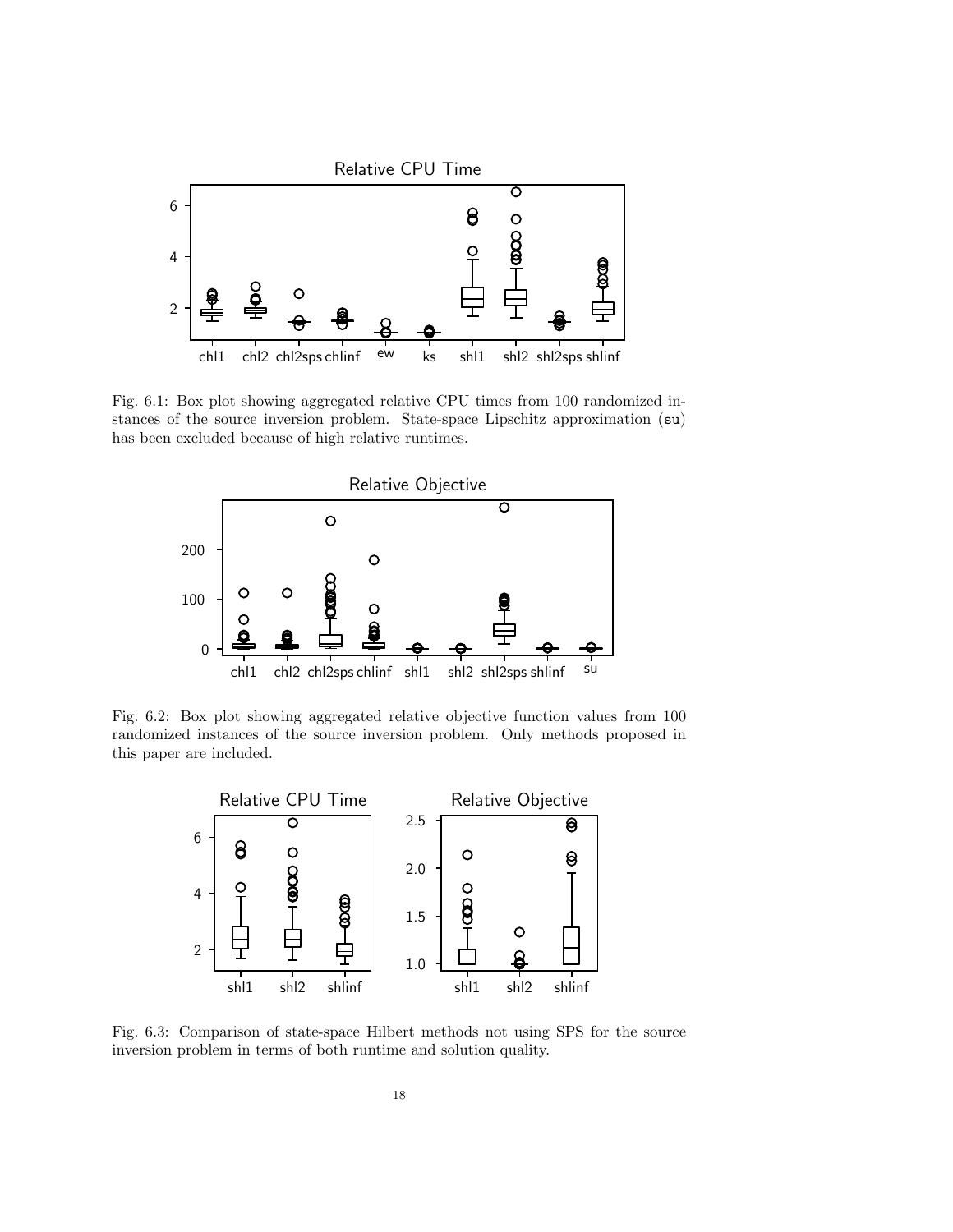<span id="page-19-0"></span>

Fig. 6.4: Control and state functions produced by several methods for a single instance of the source inversion problem.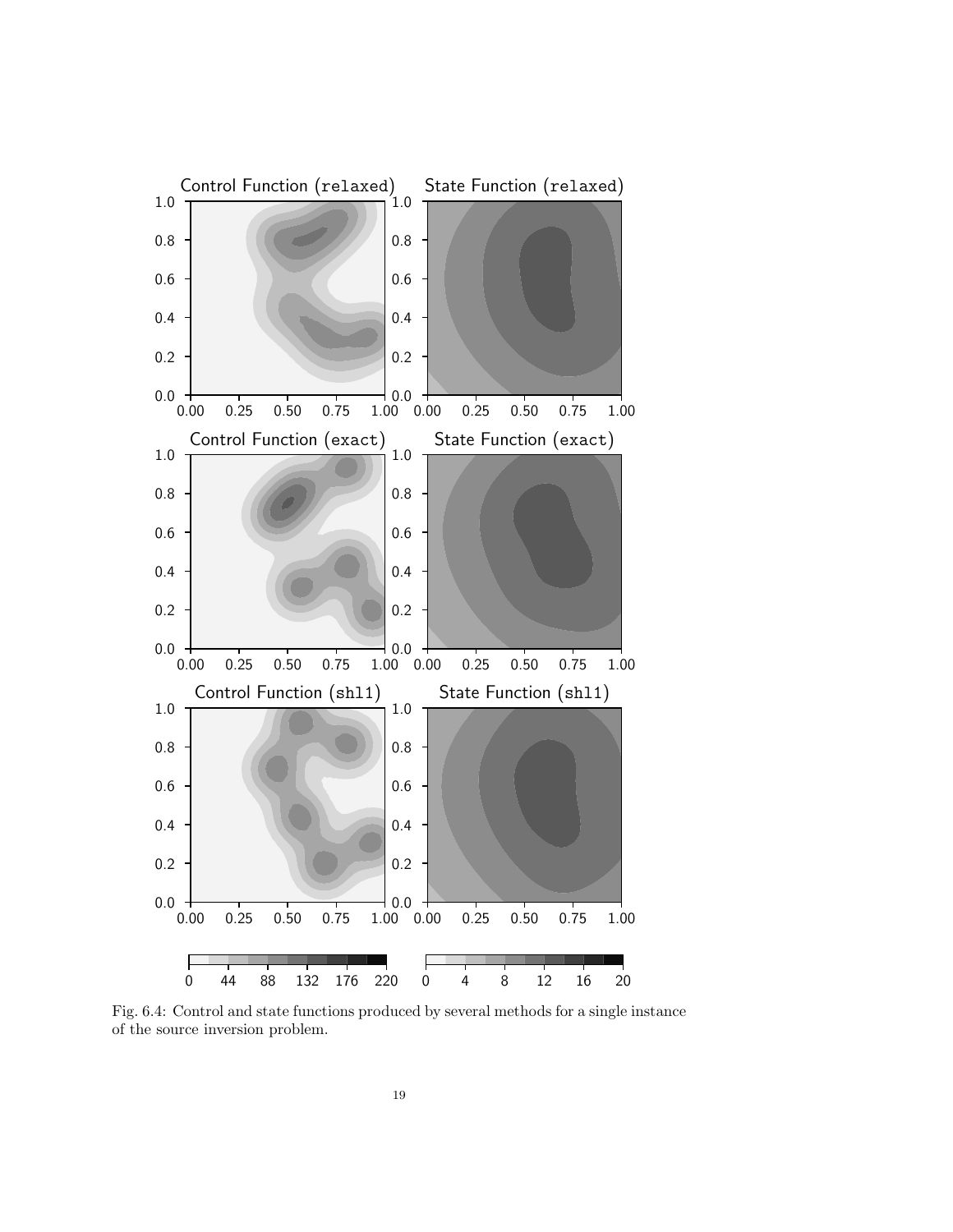

Fig. 6.4: Control and state functions produced by several methods for a single instance of the source inversion problem (continued).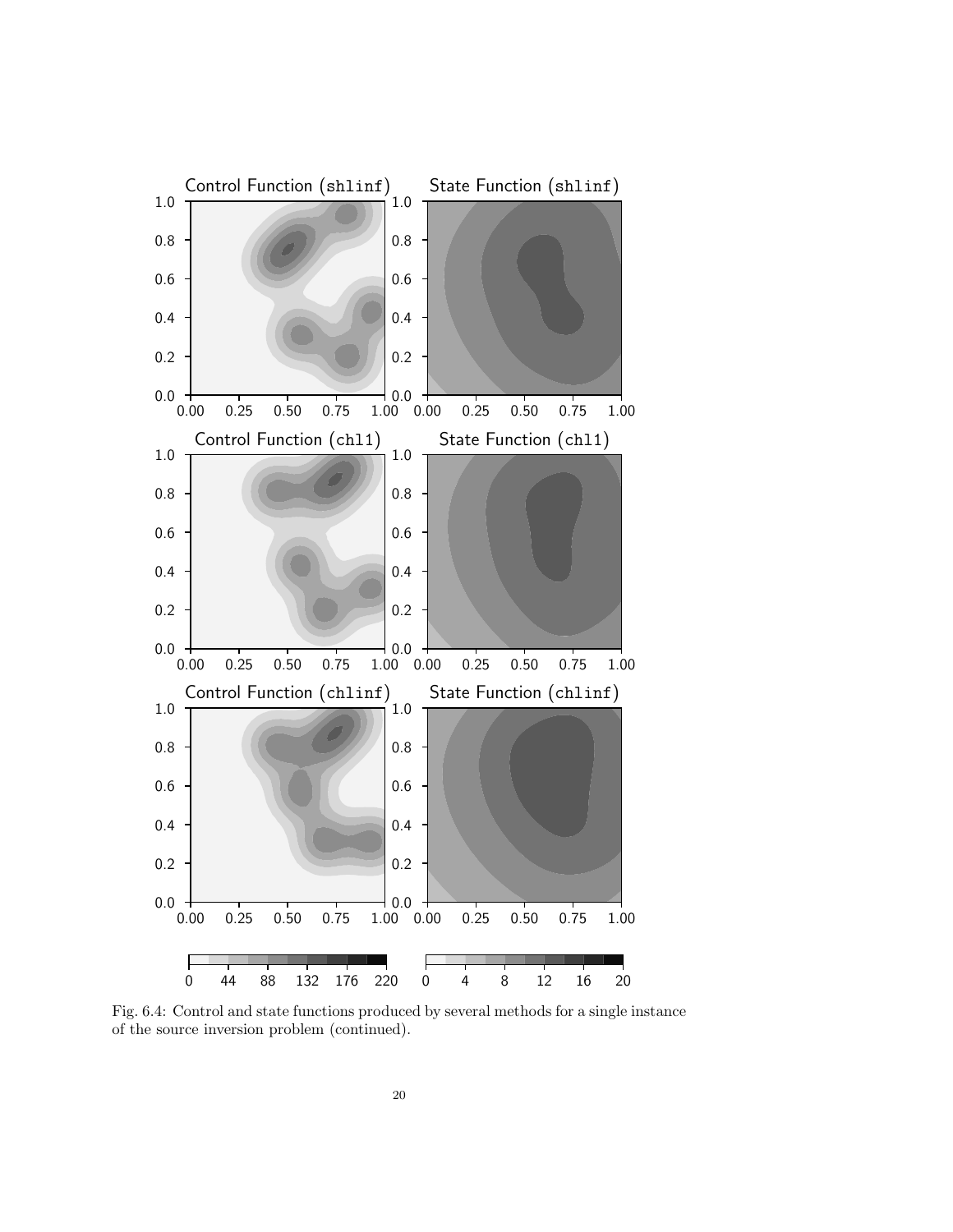heat conductivity in a unit square  $\Omega := (0,1)^2$  such that the amount of heat that is conducted from a fixed heat source on the boundary of the square to a circular region surrounding its center. This problem is loosely based on the topology optimization problem proposed in [\[6\]](#page-26-11), although we use Robin rather than Dirichet boundary conditions. First, we define the subsets

<span id="page-21-0"></span>
$$
S := \{x \in \Omega \mid ||x - (0.5, 0.5)^T|| \le R_1\},\
$$
  

$$
\Gamma := \{x \in \partial\Omega \mid x_1 = 0, |x_2 - 0.5| \le R_2\},\
$$

where S is the region we want to heat and  $\Gamma$  is a subset of the boundary of  $\Omega$  on which the exterior temperature is higher than on the rest of the boundary. Our goal is therefore to place heat-conducting materials so as to direct heat from the heat source  $\Gamma$  to S while minimizing intermediate heat losses on  $\partial \Omega \backslash \Gamma$ . The corresponding boundary value problem is given by

(6.5a) 
$$
\nabla \cdot (\kappa(v)\nabla y) = 0 \quad \text{in } \Omega,
$$

(6.5b) 
$$
\kappa(v)\frac{\partial y}{\partial \nu} = 1 - y \quad \text{on } \Gamma,
$$

(6.5c) 
$$
\kappa(v)\frac{\partial y}{\partial \nu} = y \quad \text{on } \partial\Omega \setminus \Gamma,
$$

where  $\kappa(v)(x) := 0.001 + 0.999v(x)^5$  for a suitably chosen function  $v \in C^1(\overline{\Omega})$ . The weak formulation of [Equation \(6.5\)](#page-21-0) is given by

(6.6) 
$$
F(y, w; v) = 0 \quad \forall w \in H^{1}(\Omega)
$$

with

$$
F(y, w; v) := \int_{\Omega} \kappa(v) \langle \nabla y, \nabla w \rangle \,dx + \int_{\Gamma} (y - 1) w \,ds(x) + \int_{\partial \Omega \setminus \Gamma} y w \,ds(x).
$$

As shown in [\[11,](#page-26-6) Section 1.3.1.2], the weak formulation with Robin boundary conditions has a unique solution  $y \in H^1(\Omega)$  for all  $v \in L^{\infty}(\Omega)$  such that  $\kappa(v)(x) > 0$  for almost all  $x \in \Omega$ . The Fréchet differentiability of the solution operator with respect to  $v$  can be established by using a variant of the implicit function theorem  $[11,$  Theorem 1.41. Since Fréchet differentiability requires the boundedness of the derivative, our approximation methods are applicable to the linearized PDE in every relaxed solution  $(y^*, v^*)$ . The relaxed optimization problem takes the following form:

(6.7a) 
$$
\max_{y,v} \quad \int_{S} y \, dx
$$

(6.7b) s.t. 
$$
F(y, w; v) = 0
$$
  $\forall w \in H^1(\Omega)$ 

(6.7c) 
$$
v(x) \in [0, 1]
$$
 a.e.

$$
(6.7d) \t\t y \in H^1(\Omega)
$$

(6.7e) 
$$
v \in L^{\infty}(\Omega).
$$

Again, we discretize the weak formulation of the PDE by using FEniCS with a triangle mesh, where  $y$  is discretized by using first-order continuous Laplace elements and  $v$  is discretized by using zeroth-order (i.e., piecewise constant) discontinuous Laplace elements. For each instance, the mesh is generated by using FEniCS's UnitSquareMesh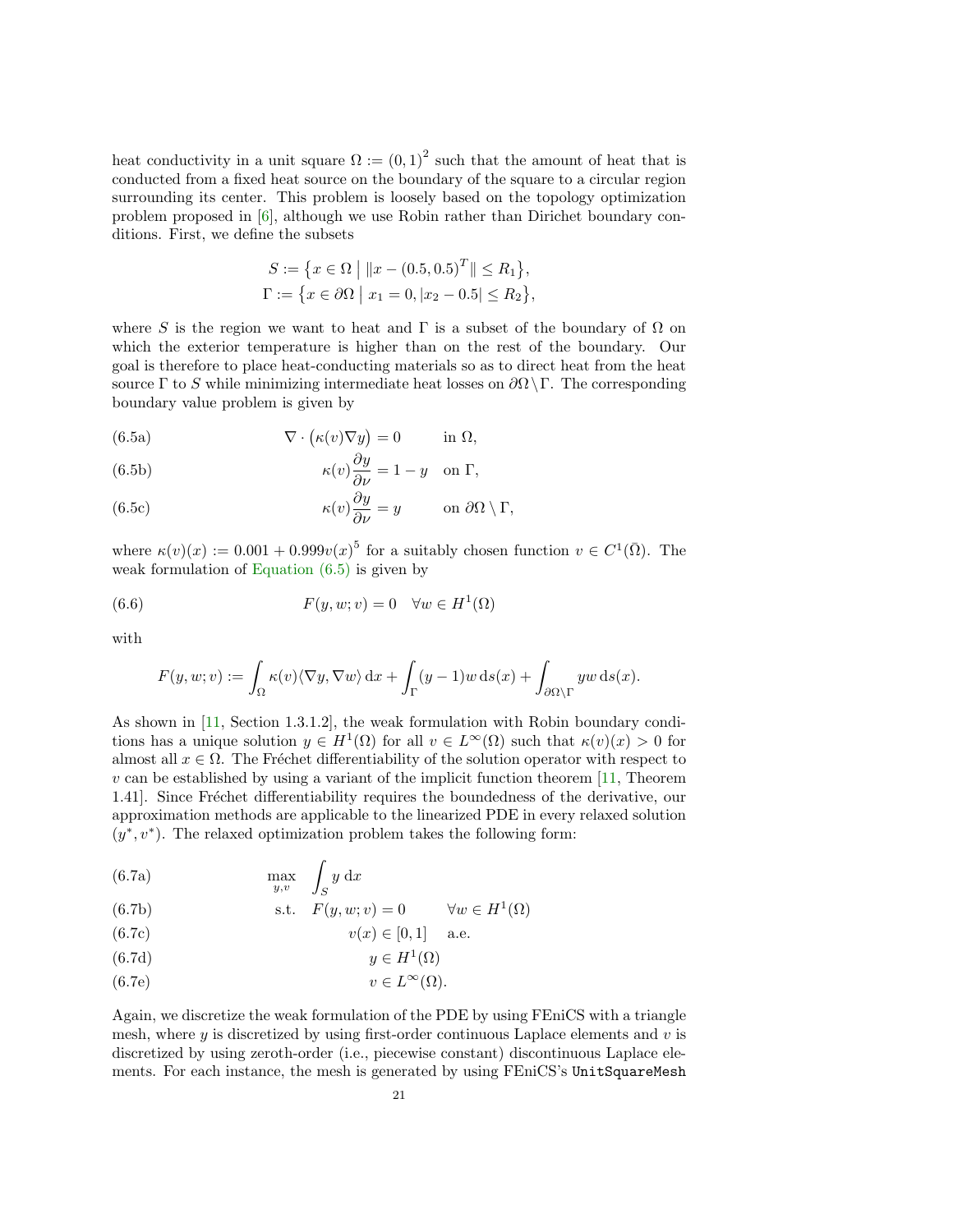|         |        | Relative CPU Time |          |        |        | Relative Objective |          |      |          |
|---------|--------|-------------------|----------|--------|--------|--------------------|----------|------|----------|
| Method  | $\eta$ | AVG               | Q1       | Q2     | Q3     | AVG                | O1       | Q2   | Q3       |
| relaxed | 10     | 1.00              | $1.00\,$ | 1.00   | 1.00   | 1.00               | $1.00\,$ | 1.00 | 1.00     |
| ew      | 10     | 1.00              | $1.00\,$ | 1.00   | 1.00   | 1.21               | $1.00\,$ | 1.00 | $1.01\,$ |
| ks      | 10     | 1.01              | $1.00\,$ | 1.01   | 1.01   | 1.27               | $1.00\,$ | 1.00 | 1.00     |
| sh12sps | 10     | 6.65              | 4.27     | 7.01   | 9.14   | 0.84               | 0.92     | 0.96 | 0.98     |
| shlinf  | 8      | 11.41             | 8.45     | 9.52   | 12.13  | 0.49               | 0.45     | 0.51 | 0.54     |
| su      | 5      | 351.18            | 62.01    | 318.15 | 624.93 | 0.34               | 0.24     | 0.34 | 0.42     |

<span id="page-22-0"></span>Table 6.2: Aggregated data from 10 randomized instances of the topology optimization problem; both CPU time and objective are relative to relaxed.

class with 16 cells along either axis and crossed diagonals, meaning that the unit square is subdivided into  $16 \times 16$  equally sized squares, each of which is then subdivided into four congruent triangles with a shared vertex in the middle of the square. The resulting mesh has  $16 \cdot 16 \cdot 4 = 1,024$  triangular cells and  $17 \cdot 17 + 16 \cdot 16 = 545$ vertices. A total of 10 randomized instances is generated by drawing the parameters  $R_1$  and  $R_2$  from uniform distributions over [0.1, 0.4]. Because of the nonlinear nature of the problem and the high number of binary degrees of freedom in  $v$ , we do not attempt to solve the integer problem exactly. Also, since the functions associated with the control variables are orthogonal, we omit control-space approximation methods, since they would mostly be equivalent to elementwise rounding. The results of our experiments are summarized in [Table 6.2](#page-22-0) and plotted in [Figures 6.5](#page-23-0) and [6.6.](#page-23-0) Note that since this is a maximization problem, relative objective function values are expected to be less than or equal to 1.0 and higher relative objective function values are considered better.

First, note that elementwise and knapsack rounding perform nearly perfectly for this problem. The reason for this is that the PDE formulation chosen in [\[6\]](#page-26-11) is designed to yield nearly integral solutions without the need for a mixed-integer optimization method. In fact, the nonlinear expression  $\kappa$  is specifically chosen for this purpose. The mean relative objective for both methods is, in fact, greater than 1.0, since in two instances IPOPT exceeds its iteration limit and terminates prematurely. In these instances, the rounded parameter vector is actually better than the intermediate solution of the relaxed problem. By contrast, the approximation methods proposed in this paper perform poorly, most not yielding any rounded solution within the time limit of 48 hours.

The poor performance of our methods may be due to the fact that the nonlinear term  $\kappa$ , when linearized at nearly a nearly integer-feasible point, poorly reflects the behavior of the heat conductivity term over the entire interval  $[0, 1]$ . Note, however, that the SPS heuristic performs well compared with other state-space approximation methods. Since the SPS method shl2sps always yields a lower bound to the approximation error of shl2, this would indicate that shl2 would still yield good results if Problem  $(5.6)$  could be solved in an acceptable amount of time. Attempting to do so may therefore still be a viable avenue of future research for CIA methods for nonlinear MIPDECO problems.

7. Conclusions and Outlook. In this paper, we demonstrate that some of the principles underlying CIA methods, specifically the popular SUR algorithm, which were originally developed for time-dependent ODE-constrained MIOC, can be trans-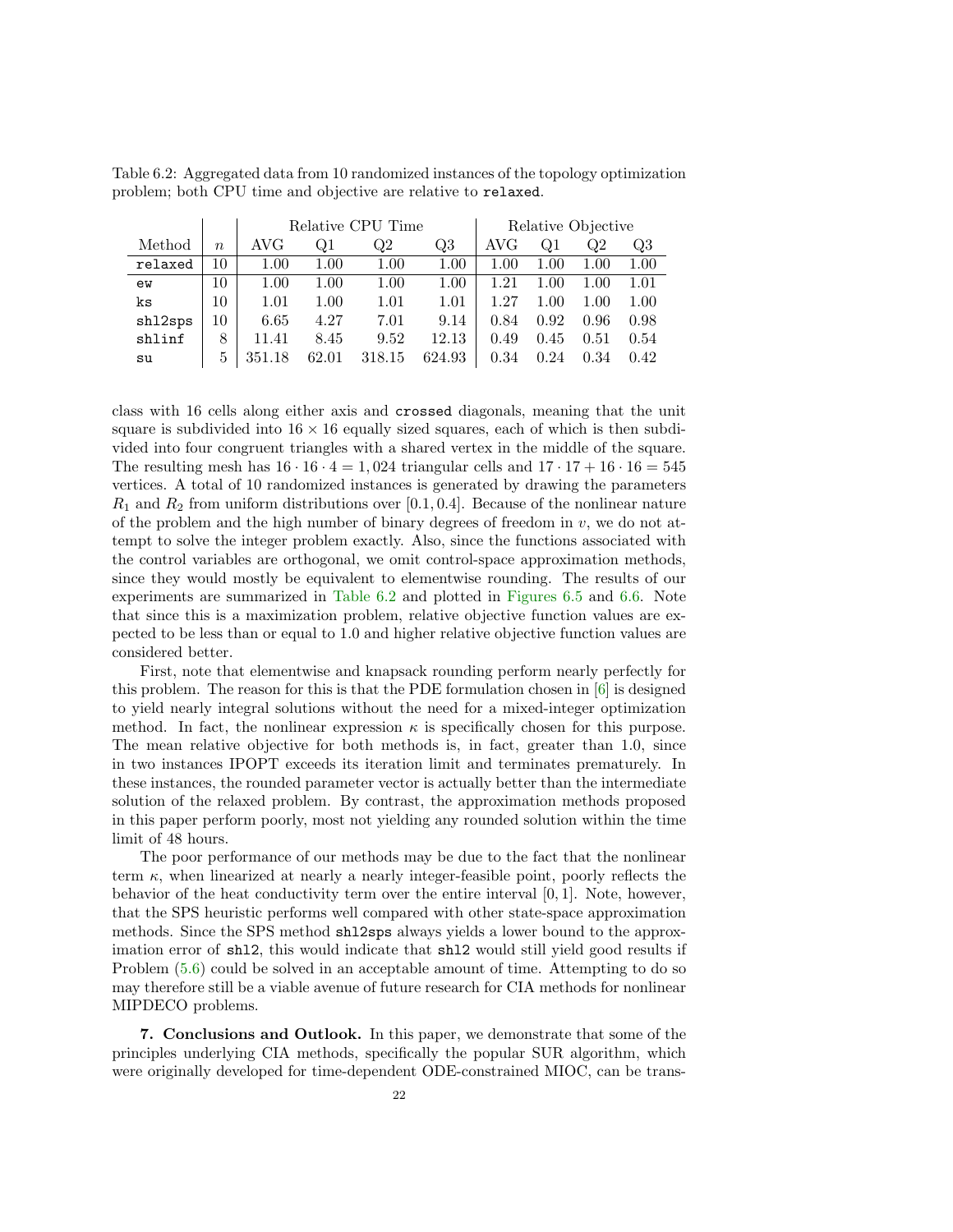<span id="page-23-0"></span>

Fig. 6.5: Box plot showing aggregated relative CPU times from 10 randomized instances of the topology optimization problem. State-space Lipschitz approximation (su) has been excluded because of high relative runtimes.



Fig. 6.6: Box plot showing aggregate relative objective function values from 10 randomized instances of the topology optimization problem.

ferred to general PDE-constrained problems with mesh-dependent integers. We derive several CIA methods for control-constrained MIPDECO problems from these principles. Our methods roughly fall into two categories: uniform state-space Lipschitz approximation and Hilbert-like approximation. We develop a theoretical background for both classes and apply our methods to two simple test problems, a linear source inversion problem and a nonlinear topology optimization problem, to compare their performance with one another and with more naive rounding methods that do not account for the structure of the PDE constraints.

In general, we find that the Lipschitz method, which closely mirrors CIA problem underlying the SUR algorithm, produces acceptable results for our linear source inversion problem. However, its comparatively high runtimes and poor performance on the nonlinear topology optimization problem indicate that direct translation of SUR into a PDE context may, outside of time-dependent problems with a small number of integer controls, not be viable in the long term. By contrast, the results for Hilbertlike methods are promising for both test problems. For the linear source inversion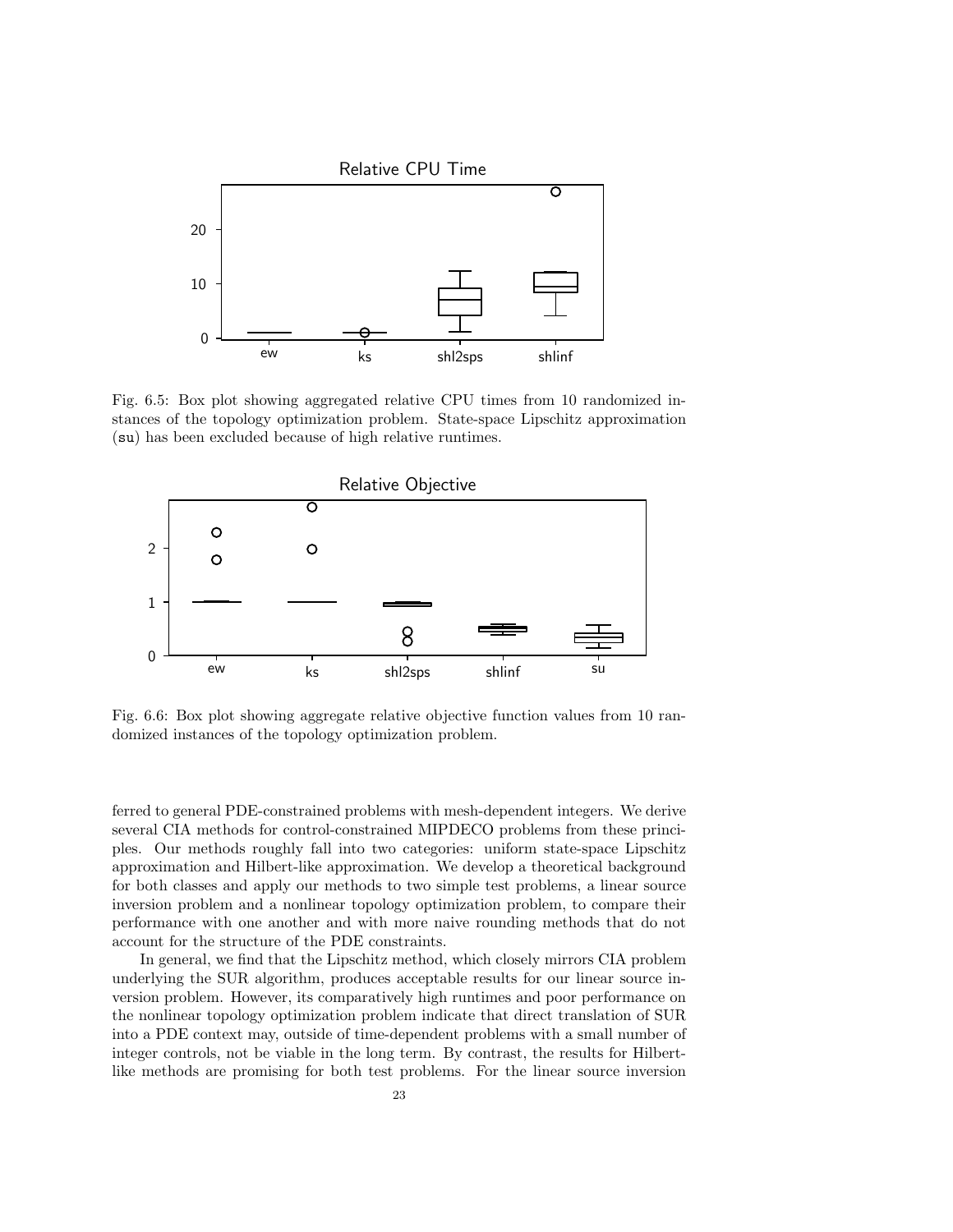

Fig. 6.7: Control and state functions produced by several methods for a single instance of the topology optimization problem.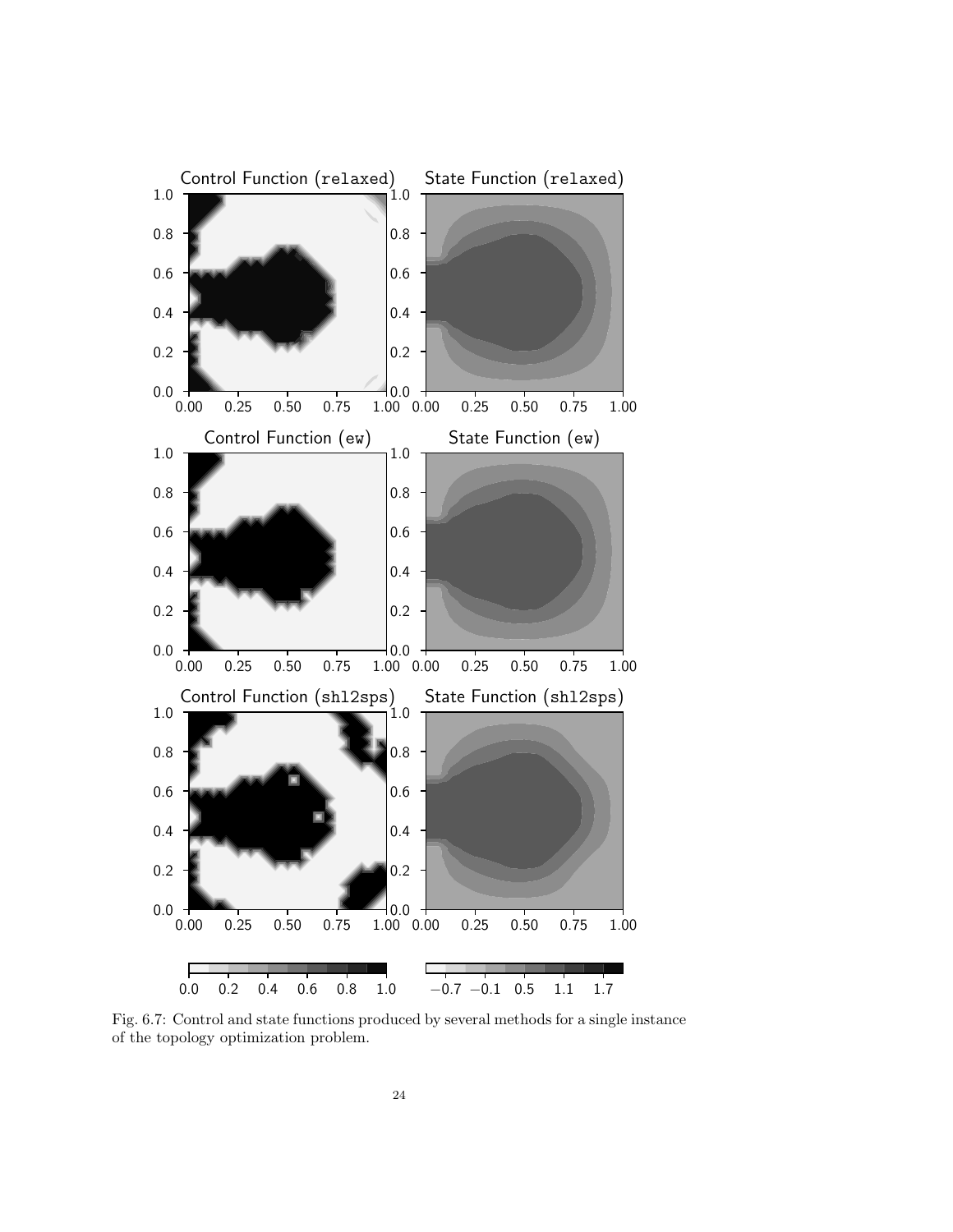

Fig. 6.7: Control and state functions produced by several methods for a single instance of the topology optimization problem (continued).

problem, state-space Hilbert-like methods produce nearly perfect results, finding the exact solution in many cases, while still retaining a distinct advantage over an exact branch-and-bound solver in terms of runtime. In the nonlinear topology problem, many of our approximation methods, which still require the solution of mixed-integer optimization problems, do not terminate reliably in an acceptable amount of time. However, by exploiting the equivalence between Hilbert-like methods and distance minimization under the Euclidean norm, we develop a heuristic method of solving the approximation problem [\(5.6\)](#page-13-0) and show that if the problem could be solved to optimality, its results would be competitive.

At this point, we believe Hilbert-like methods could benefit the most from future research. By developing better, possibly problem-specific, heuristics for solving the approximation problems, the time needed to solve them could be substantially reduced without sacrificing solution quality. Depending on problem structure, we may be able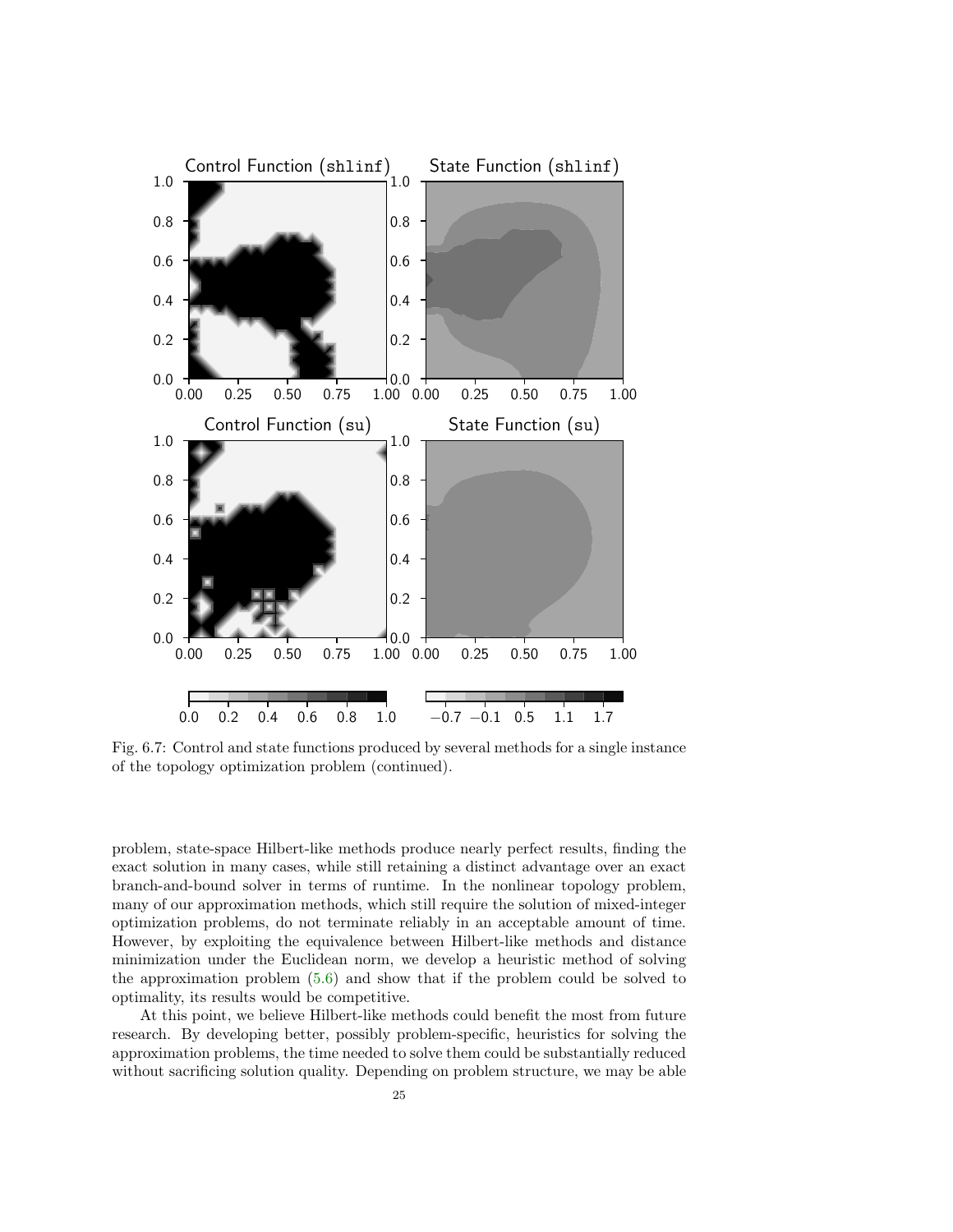to gain insight into the structure of the matrices used to formulate the Hilbert-like approximation problem that allows for a priori guarantees on the approximation error. Barring this, future work could investigate branching and node selection strategies that would accelerate the exact solution of the approximation problem. Whether the methods proposed in this paper provide any benefit in a parallel processing environment is not entirely clear. That is, is the solution of the approximation problem is easier to parallelize than that of the original MIPDECO? If so, parallel implementations could be of great benefit in contexts where the underlying PDECO cannot be solved on a single processor.

Acknowledgments. This material is based upon work supported by the U.S. Department of Energy, Office of Science, Office of Advanced Scientific Computing Research, under Contract DE-AC02-06CH11357. This work was also supported by the U.S. Department of Energy through grant DE-FG02-05ER25694, and by the Deutsche Forschungsgemeinschaft (DFG, German Research Foundation) — SPP 1962 and 314838170, GRK 2297 MathCoRe.

### REFERENCES

- <span id="page-26-9"></span>[1] M. S. Alnæs, J. Blechta, J. Hake, A. Johansson, B. Kehlet, A. Logg, C. Richardson, J. Ring, M. E. Rognes, and G. N. Wells, The FEniCS project version 1.5, Archive of Numerical Software, 3 (2015), [https://doi.org/10.11588/ans.2015.100.20553.](https://doi.org/10.11588/ans.2015.100.20553)
- <span id="page-26-3"></span>[2] C. S. Andreasen, A. R. Gersborg, and O. Sigmund, Topology optimization of microfluidic mixers, International Journal for Numerical Methods in Fluids, 61 (2009), pp. 498–513, [https://doi.org/10.1002/fld.1964,](https://doi.org/10.1002/fld.1964) [http://dx.doi.org/10.1002/fld.1964.](http://dx.doi.org/10.1002/fld.1964)
- <span id="page-26-2"></span>[3] W. Bangerth, H. Klie, M. F. Wheeler, P. L. Stoffa, and M. K. Sen, On optimization algorithms for the reservoir oil well placement problem, Computational Geosciences, 10 (2006), pp. 303–319, [https://doi.org/10.1007/s10596-006-9025-7,](https://doi.org/10.1007/s10596-006-9025-7) [https://doi.org/10.1007/](https://doi.org/10.1007/s10596-006-9025-7) [s10596-006-9025-7.](https://doi.org/10.1007/s10596-006-9025-7)
- <span id="page-26-4"></span>[4] E. Casas, B. Vexler, and E. Zuazua, Sparse initial data identification for parabolic PDE and its finite element approximations, Mathematical Control & Related Fields, 5 (2015), p. 377, [https://doi.org/10.3934/mcrf.2015.5.377,](https://doi.org/10.3934/mcrf.2015.5.377) [http://aimsciences.org//article/](http://aimsciences.org//article/id/17f58617-2b8a-403a-93cf-56c6cbcdf7c9) [id/17f58617-2b8a-403a-93cf-56c6cbcdf7c9.](http://aimsciences.org//article/id/17f58617-2b8a-403a-93cf-56c6cbcdf7c9)
- <span id="page-26-5"></span>[5] C. CLASON, A. RUND, AND K. KUNISCH, Nonconvex penalization of switching control of partial differential equations, Systems & Control Letters, 106 (2017), pp.  $1 - 8$ , [https:](https://doi.org/https://doi.org/10.1016/j.sysconle.2017.05.006) [//doi.org/https://doi.org/10.1016/j.sysconle.2017.05.006,](https://doi.org/https://doi.org/10.1016/j.sysconle.2017.05.006) [http://www.sciencedirect.com/](http://www.sciencedirect.com/science/article/pii/S0167691117301007) [science/article/pii/S0167691117301007.](http://www.sciencedirect.com/science/article/pii/S0167691117301007)
- <span id="page-26-11"></span>[6] A. GERSBORG-HANSEN, M. P. BENDSØE, AND O. SIGMUND, Topology optimization of heat conduction problems using the finite volume method, Structural and Multidisciplinary Optimization, 31 (2006), pp. 251–259, [https://doi.org/10.1007/s00158-005-0584-3,](https://doi.org/10.1007/s00158-005-0584-3) [https:](https://doi.org/10.1007/s00158-005-0584-3) [//doi.org/10.1007/s00158-005-0584-3.](https://doi.org/10.1007/s00158-005-0584-3)
- <span id="page-26-1"></span>[7] S. GÖTTLICH, A. POTSCHKA, AND U. ZIEGLER, Partial outer convexification for traffic light optimization in road networks, SIAM Journal on Scientific Computing, 39 (2017), pp. B53– B75.
- <span id="page-26-0"></span>[8] S. GÖTTLICH, M. HERTY, AND U. ZIEGLER, Modeling and optimizing traffic light settings in road networks, Computers & Operations Research, 55 (2015), pp.  $36 - 51$ , [https://doi.org/](https://doi.org/https://doi.org/10.1016/j.cor.2014.10.001) [https://doi.org/10.1016/j.cor.2014.10.001,](https://doi.org/https://doi.org/10.1016/j.cor.2014.10.001) [http://www.sciencedirect.com/science/article/](http://www.sciencedirect.com/science/article/pii/S0305054814002585) [pii/S0305054814002585.](http://www.sciencedirect.com/science/article/pii/S0305054814002585)
- <span id="page-26-8"></span>[9] F. M. HANTE, Relaxation methods for hyperbolic PDE mixed-integer optimal control problems, Optimal Control Applications and Methods, 38 (2017), pp. 1103–1110, [https://doi.org/10.](https://doi.org/10.1002/oca.2315) [1002/oca.2315.](https://doi.org/10.1002/oca.2315) oca.2315.
- <span id="page-26-7"></span>[10] F. M. Hante and S. Sager, Relaxation methods for mixed-integer optimal control of partial differential equations, Computational Optimization and Applications, 55 (2013), pp. 197– 225.
- <span id="page-26-6"></span>[11] M. HINZE, R. PINNAU, M. ULBRICH, AND S. ULBRICH, Optimization with PDE Constraints, vol. 23 of Mathematical Modelling: Theory and Applications, Springer Netherlands, 2009.
- <span id="page-26-10"></span>[12] E. Jones, T. Oliphant, P. Peterson, et al., SciPy: Open source scientific tools for Python, 2001–, [http://www.scipy.org/.](http://www.scipy.org/) [Online; accessed February 6, 2018].